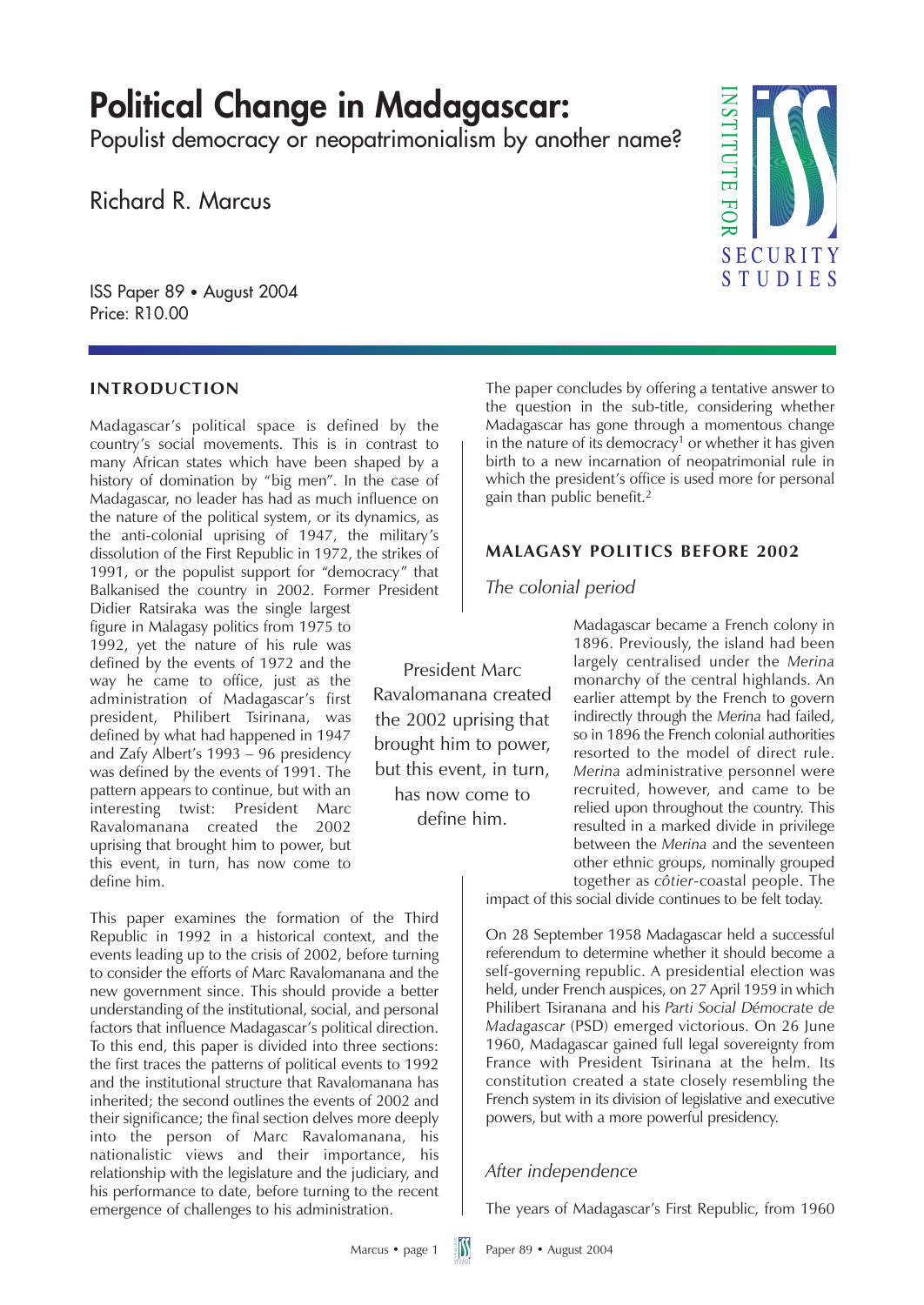to 1975, were tumultuous ones. Tsirinana, an ethnic *Tsimihety*, maintained close ties with France, a stance of which many Malagasy disapproved. The *Merina* elite, which would have benefited from decreased competition from French companies objected to the new opportunities the president afforded *côtier* business leaders, experiencing little advantage from the political and economic changes that had taken place. Many argued that the independence was only nominal. By the end of the decade the country had begun to run into difficult times economically, further eroding the president's support base. The political sphere degenerated steadily until a student-led general strike shut down much of the country in 1972. On 13 May, government troops opened fire on student demonstrators, killing at least a dozen and wounding scores more. The president declared a state of emergency and dissolved the parliament but, unable to maintain control of a disintegrating country, turned over power to General Gabriel Ramanantsoa on 18 May 1972.

General Ramanantsoa, a patrician *Merina* bureaucrat, was able to placate the aristocracy, but was not able to stave off economic hardship or appease an angry populace. On 5 February 1975 he turned over power to Colonel Richard Ratsimandrava, a *Merina* commoner. Ratsimandrava was assassinated five days later and power was handed to the oligarchic National Military Directorate. To date many Malagasy consider the 1972 – 75 period to be the real independence revolution, but although there are similarities to be found with other revolutionary experiences, the fundamental social and institutional change experienced by France, Russia, and others during revolutionary periods were not present in Madagascar. Indeed, the continued role of an oligarchic military directorate, and the lack of fundamental institutional change, would suggest that the period of 1972 – 1975 is better characterised as a slow coup.

On 15 June 1975 Lieutenant-Commander Didier Ratsiraka, a *Betsimisiraka* from the Toamasina coast, was installed by the military directorate as head of state and president of the Supreme Revolutionary Council (SRC). A referendum on Ratsiraka's elevation and his call for a new socialist government was held on 21 December 1975, giving birth to the Second Republic. Ratsiraka quickly assumed the mantle of Leninist "scientific socialism", in which a strongarmed administration leads the social revolution. According to his "Red Book", *Charter of the Malagasy Socialist Revolution*, his "revolution" called for benefiting the poor and decentralising administrative functions – away from his *Merina* competitors in the capital. In March 1977 Ratsiraka's AREMA party won a commanding 90 percent of seats in the country's first local elections. Shortages of basic goods started the same year, even as he constructed 'white elephant' manufacturing facilities throughout the provinces and nationalised private industries.

By 1979 the country was bankrupt and suffering from

the effects of capital flight. Ratsiraka called for the assistance of the International Monetary Fund and, shortly thereafter, the World Bank, and bilateral American and European donors. The result was an abandonment of the economic ideals of socialism and the retention of a strong, autocratic presidency resistant to competition.

In 1989 President Ratsiraka, by then undisputed autocratic leader for 14 years, had a problem. His economy was in tatters, he had a debt crisis stemming from a donor bailout of his experiment in stateowned enterprise, and his most significant partner, the Soviet Union, was on the brink of collapse. For the first time his opponents were publicly challenging his legitimacy, and his authority was waning.

By 1991 Ratsiraka had become so weak that opposition leader Zafy Albert was able to lead an 80,000-strong civil servants' strike in Antananarivo. In August, 400,000 people marched on the city centre, and Malagasy economic life came to a sudden halt as banking, trading, and governance sectors ceased to function. The government was unable to stem the crisis and in the wake of Ratsiraka's loss of control Zafy Albert set up a shadow government proclaiming himself prime minister and the *Haute Authorité*, a political body of the 16 parties in the opposition coalition the *Hery Velona* (Living Forces), the National Assembly. Many embassies, including the United States and France, started sending official correspondence to both "governments." While this was done on the pretext of remaining neutral, it had the effect of legitimising Zafy's efforts. The surprisingly rapid and successful challenge from this parallel legislature forced President Ratsiraka to the bargaining table. On 31 October 1991 he signed the Panorama Convention allowing for a government transition. The terms of the Convention left Ratsiraka as president, but removed most of his powers. The *Haute Authorité* effectively became the legislature. A constitutional convention was held in March 1992 and the new constitution was approved by 70 percent of the population in a referendum on 19 August, creating Madagascar's Third Republic. Multiparty presidential elections were held on 10 February 1993 and Zafy Albert emerged victorious with 66.74 percent of the vote to Ratsiraka's 33.26 percent. He was sworn in on 27 March 1993. The *Hery Velona* parties subsequently won a clear majority in the 16 June 1993 legislative elections. Madagascar had become a "democracy."

# *The lack of institutionalisation*

Madagascar's institutional structure is based on its 1992 constitution, and the delegation of powers roughly follows the French system. $3$  The prime minister was appointed by the National Assembly and responsible for domestic affairs. The president was the head of state and responsible for all issues pertaining to international relations, primary executive relations, and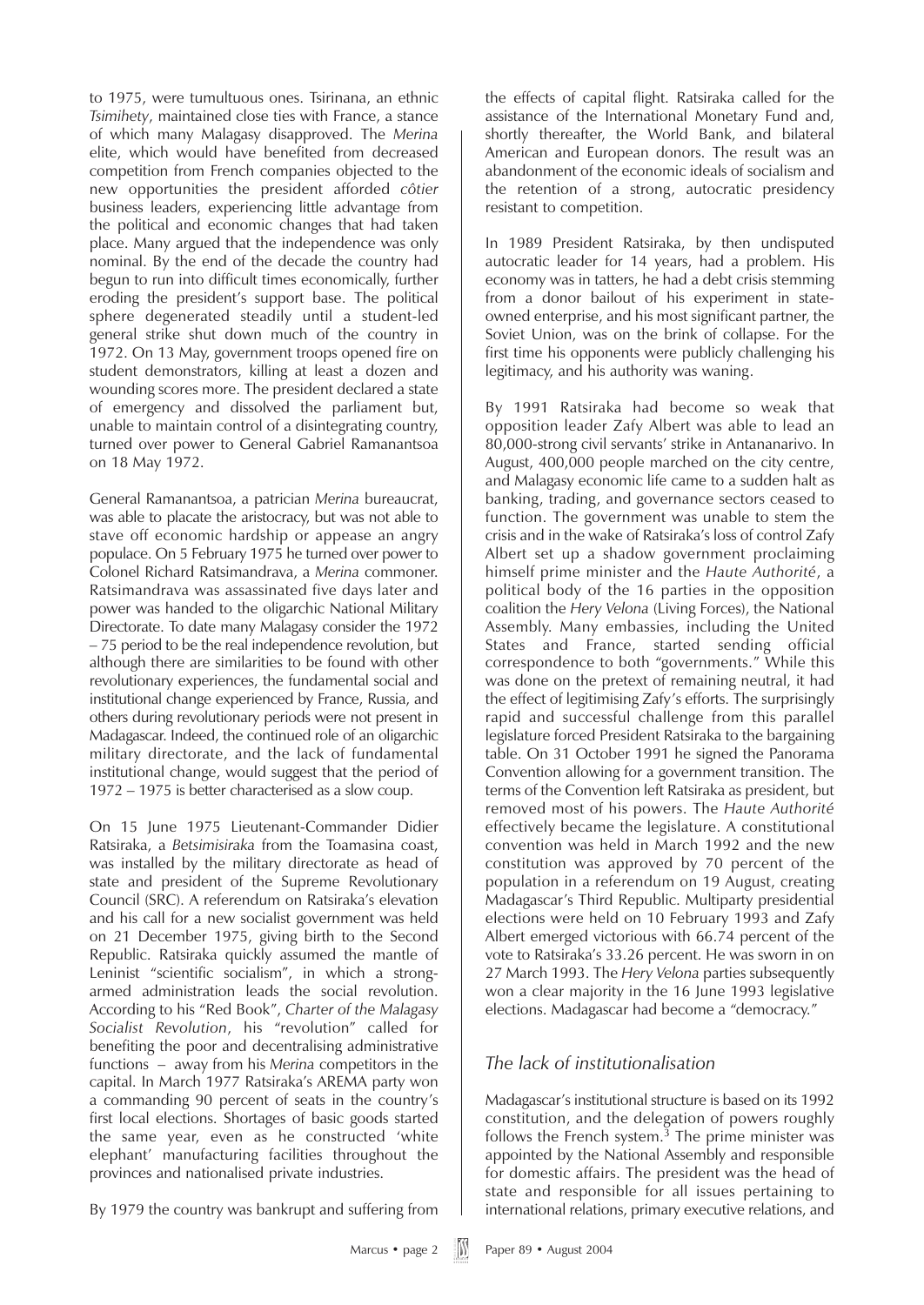the maintenance of sovereignty. What was to become important was not the original design so much as the institutional changes over time and, more importantly, the reasons for these. Article 41 of the constitution states that "the structure of the State shall include: the executive power, consisting of the President of the Republic and the Government; the legislative power, formed by the National Assembly and the Senate; the judicial power, exercised by the Administrative and Financial Constitutional Court, the Supreme Court, Courts of Appeal, Tribunals, and the High Court of Justice." This remains unchanged. The nature of the relationship between the structures has been tampered with so much, however, as to be unrecognisable.

The institutional relationships, and the concomitant powers of the presidency, were first altered in 1995. This process was initiated by President Zafy Albert, frustrated by the restraints placed upon the powers of his office. Specifically, he found himself engaged in a constant battle for power with then Prime Minister Francisque Ravony. The decision to affect a shift in the constitution came not from any desire to improve institutional relations, but to divert power from his

rival. Clearly unable to amend the constitution by achieving a two-thirds vote in the legislature, Zafy turned to the other constitutional mechanism: a popular referendum. Zafy's campaign in support of the referendum said little about the constitutional shift in power, instead focusing on how it would bring development to the Malagasy people while rooting out corruption. The maneuver was successful and the electorate endorsed the amendment.

As a direct consequence, changes were made to seven constitutional articles: 53, 61, 74, 75, 90, 91, and 94. Most significant of these were Articles 53 and

90. The original Article 53.1 read "The President of the Republic shall appoint the Prime Minister under the conditions established in Article 90." Article 90 read "At the beginning of each legislature, or in case of resignation of the Government or vacancy in the office of Prime Minister for any other reason, the National Assembly, by a majority of its members, shall designate a Prime Minister from among its members or elsewhere within a period of seven days from the opening of the special session or from the date of the vacancy." Article 90 thus made the president's powers in Article 53 a formality. It was the National Assembly that chose the prime minister. The referendum altered these articles to afford the National Assembly the opportunity to choose three potential candidates, from among whom the president could select the prime minister. If the president did not like the choices offered he could refuse them and demand three more names. In addition, the president gained the power to dismiss the prime minister without new elections being necessary. As a result, Madagascar's

democracy became one in which the president could exert a great deal of power not only over executive matters, but legislative matters as well.

This constitutional shift was the first of many efforts by Zafy to centralise authority in the hands of the president and create a unitary government, secure in his Antananarivo power base. These efforts caught up with him, however, when he was accused of corruption and of exceeding his constitutional powers. This was the official reason for his impeachment by the National Assembly in July  $1996;4$  the High Constitutional Court ratified the impeachment on 5 September 1996.

In the event of the president relinquishing office, Article 52 of the constitution passes power to the president of the Senate but, constitutional provisions notwithstanding, no Senate had yet been created. Norbert Ratsirahonana, then prime minister and former president of the High Constitutional Court, therefore became acting president until elections could be held in December. Ratsirahonana ran for the presidency in his own right but his *Merina* ethnicity,

lack of provincial appeal, and technocratic nature ensured his campaign would fail to draw popular support. Despite his impeachment, Zafy Albert was permitted to run again and the second round of elections was contested by Zafy and Ratsiraka once again. This time, Ratsiraka won.

Ratsiraka won for three reasons. First, Zafy was the only viable contender and had recently been impeached for corruption. Second, Zafy was seen as having presided over an economic downturn in the country. And, third, voters were largely illinformed about substantive issues. The only four candidates of note for president

were former President Ratsiraka, acting President Norbert Ratsirahonana, former Industrial Promotion Minister Herizo Razafimahaleo, and former President Zafy. Ratsirahonana and Herizo (leader of the Fanilo party) had neither the stature nor recognised name to win the necessary votes outside of the capital and the regional capital of Fianarantsoa (also in the Central Highlands). In addition, ethnopolitics played a role in their downfall, as Norbert Ratsirahonana was from the despised *Merina* highlands of Antananarivo and Herizo Razafimahaleo was a Betsileo from Fianarantsoa. Their highest votes were in their home provinces, which afforded them 10.1 percent and 15.1 percent of the vote respectively. For his part, Zafy Albert, though from the northern province of Antsiranana, had long derived his base of support from the capital. His removal from power, the drama of which had played out in the capital, undermined his electability. In the end Ratsiraka won the first round with a less than convincing 36.6 percent, skewed heavily by the vote in his home province of Toamasina where he captured 59.6 percent

Madagascar's institutional structure is based on its 1992 constitution, and the delegation of powers roughly follows the French system.The nature of the relationship between the structures has been tampered with so much, however, as to be unrecognisable.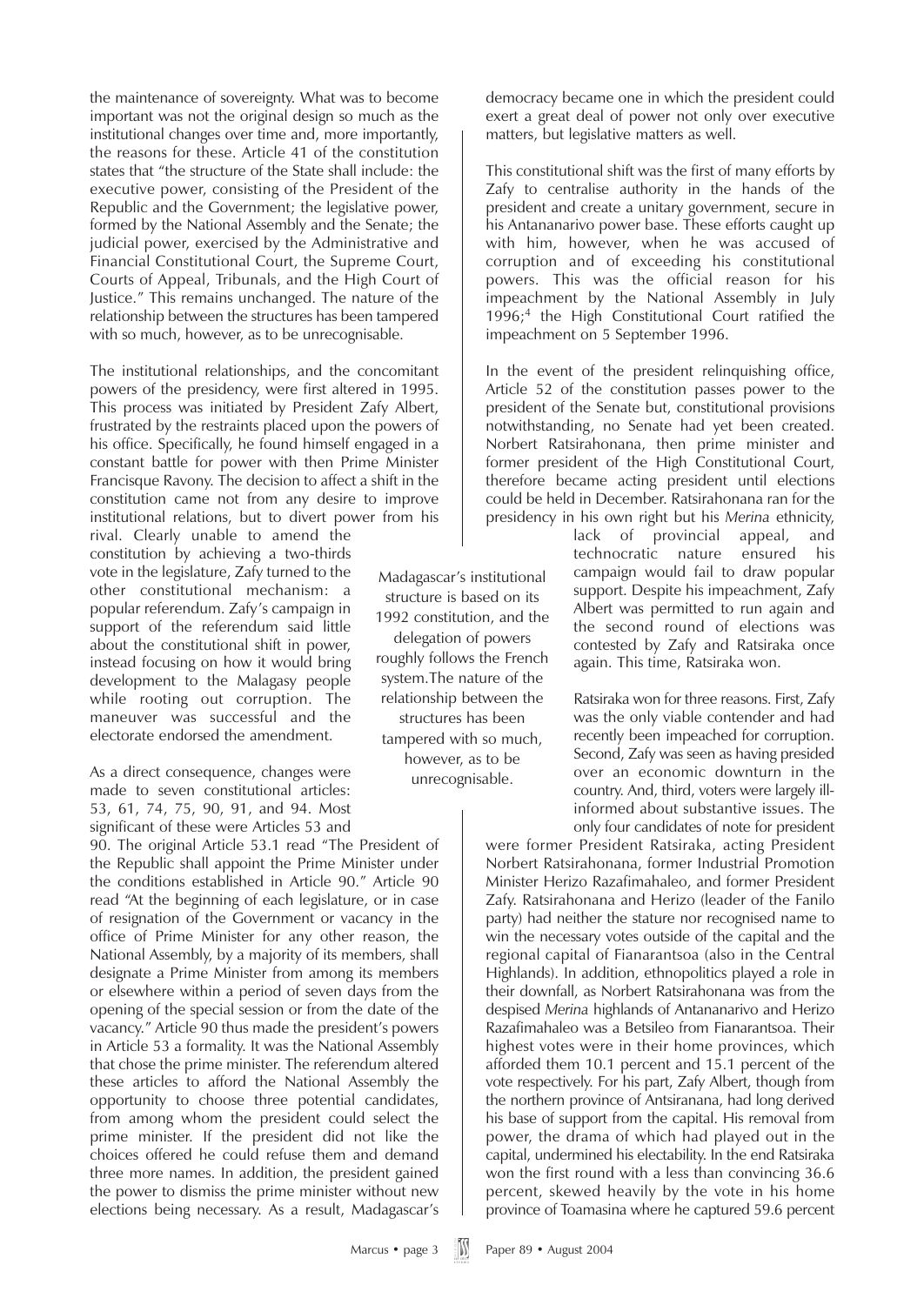of the vote. Thus it was a case of Zafy Albert losing the election rather than Ratsiraka winning it. Whereas in 1992 Zafy had secured 46 percent of the vote in Antananarivo province, in 1996 he secured less than 10 percent.

The dearth of informed voters meant that the political debates over the socialism of the Second Republic, the expansion of democracy, and the platforms of the candidates themselves, were immaterial. People who voted their conscience in the 1996 – 97 presidential election did so because they thought life had been better under the then former President Ratsiraka.

Following his presidential victory in 1997, Ratsiraka held his own constitutional referendum. Once again the constitutional issues were secondary as Ratsiraka promoted the idea that a "Yes" vote implied development and security. This 15 March 1998 referendum was close run: 51 percent voted "Yes", 49 percent "No". Broadly viewed as an extension of the 1996 – 97 Presidential elections, this was a significant victory for President Ratsiraka.

The constitutional changes resulting from the 1998 referendum<sup>5</sup> were far more sweeping than those in 1995. Presidential powers once again increased. Under Article 53 the president gained the power to name the prime minister without reference to the legislative provisions of Article 90. Furthermore, he acquired the power to name the other members of government without consulting the legislature. In terms of Article 54 he gained the power to name the Council of Ministers without consultation and to sign all Council decrees, though he could, should he so wish, delegate these powers to the prime minister.

The relationship between the Senate and the President also changed. Whereas senators originally held office for four years, their mandate now was increased to six. In the 1992 constitution, Article 77.1 stated that "Twothirds of the Senate shall consist of an equal number of members elected in each electoral district by elected representatives of the territorial entities, and one-third shall consist of members representing economic, social, cultural, and religious groups appointed by the President of the Republic upon nomination by legally constituted organisations and groups." In 1998 the specific wording changed so that the article read "The senate is comprised, in two tiers, of members elected in equal number in each autonomous province and for one tier, the members named by the President of the Republic, for reason of their particular competences in judicial, economic, social, and cultural matters." In effect the specific number of seats that could be chosen by the president was now unclear.

Beyond these fundamental institutional relationships, the government accelerated a process of devolution by creating "autonomous provinces." Articles 126 – 138 were added to the constitution to spell out in detail the role of the autonomous provincial leadership as

managers of Madagascar's "new democracy". What was left vague in a single Article (139) was the cooperation intended between the central authority and the provinces, which was left subject largely to presidential interpretation. The institutional vacuum left in Antananarivo allowed President Ratsiraka to expand his control. As regional government remained subservient to the national government in Ratsiraka's form of decentralisation, and few constitutional guarantees existed to protect regional governments from encroachment from the centre, regional governors had little power to challenge the president's augmented authority. In the aftermath of these constitutional amendments, the majority of provincial governors were drawn either from the president's AREMA party or his close personal allies and even family members, so the question of actual regional authority remained relatively moot.

There was an important institutional ramification in the provincial base Ratsiraka established. The electoral code was revised in August 2000 to extend the 1998 constitutional amendments.6 Under these new revisions an electoral college system was set up alongside the provincial councils, which became responsible for choosing the provincial leadership, including the governor, through an indirect electoral process. Madagascar held its first elections for councillors in December 2000. With virtually no public education campaign, few people other than those within certain communities targeted by the president turned out at the polls. Ratsiraka's AREMA party won nearly 95 percent of the seats in an election, with a turnout of only 10 percent of registered voters.

The elections for the newly created Senate were held in March 2001. Under the new constitution and subsequent code, senators were voted in by the councils, not in direct elections. AREMA, despite its flagging popularity, won 49 of the 60 contested seats. Ratsiraka appointed the remaining 30, which resulted in him controlling 79 of the upper house's 90 seats. In June 2001 new gubernatorial elections were held, again indirectly voted upon by the councils. AREMA won every province except Antananarivo, and Ratsiraka further strengthened his control over the newly "autonomous" provinces. That AREMA failed in Antananarivo province would become significant the following year.

### *The power of the president in the Third Republic*

By June 2001 Ratsiraka's powers were extensive. While not the autocrat he had been during the Second Republic, nevertheless through institutional manipulation, including reforms to the constitution and electoral law, he could pass his agenda effortlessly through the legislature, ensure its leadership answered to him, and guide provincial efforts in managerial reform.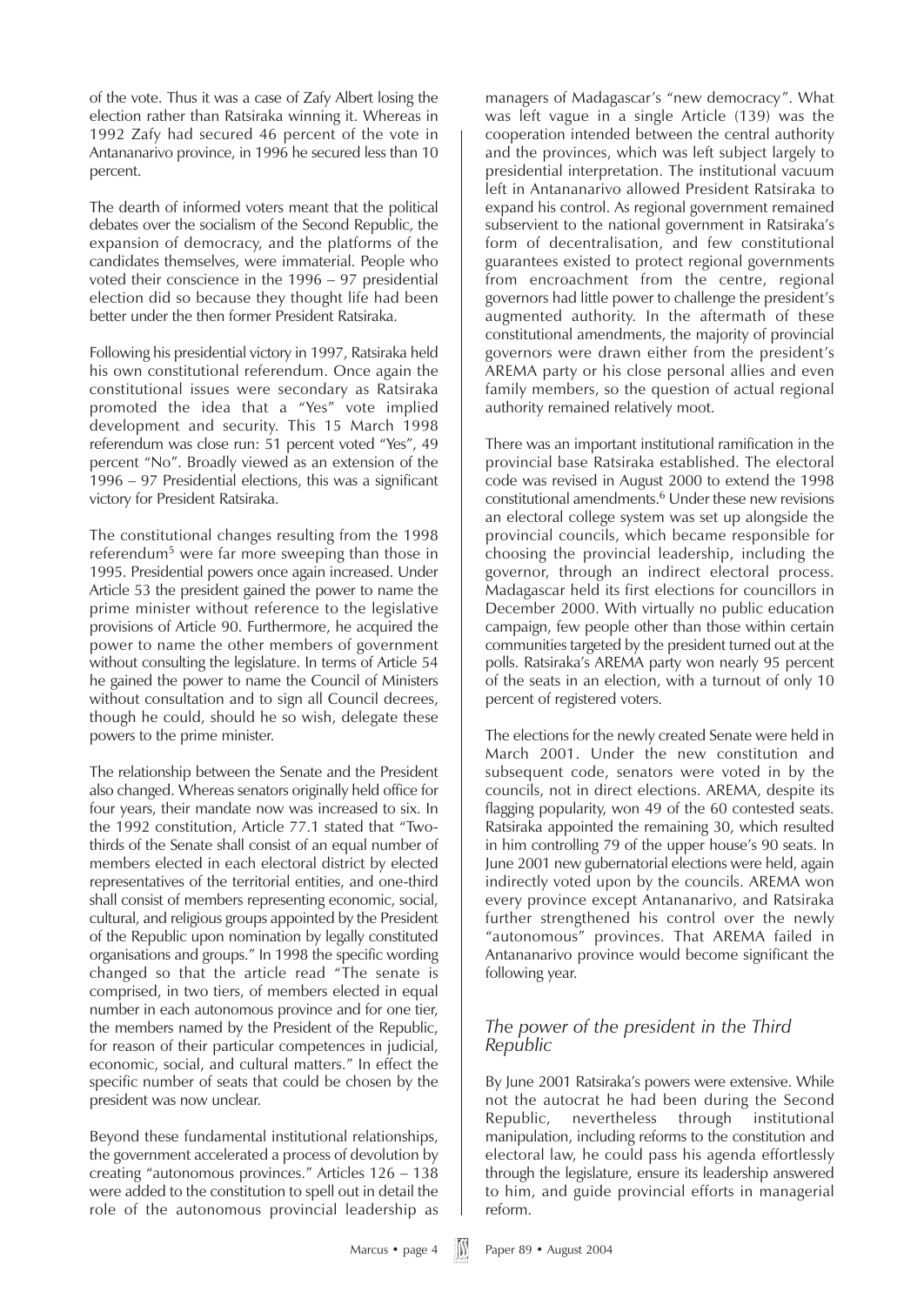Beyond institutional changes, Ratsiraka used his presidential powers to establish a significant political network reminiscent of the Second Republic. Samuel Lahady was President of the Executive Committee of Toamasina when Ratsiraka took power in 1975. A close colleague of the president, he held a series of important posts, and although ousted by Zafy Albert in 1991, he returned in 2001 appointed by Ratsiraka as a senator and as Governor of Toamasina shortly thereafter. Other governors, including Governor Emilson of Fianarantsoa, Governor Jean-Robert Gara of Antsiranana, and Governor Jean de Dieu Benjamin Maharante of Toliara, had longstanding political and economic relationships with the president and his family members. Family members in the private sector benefited greatly as well: Elyse Ratsiraka became a board member of Galana in Toamasina, the country's largest refinery, a relationship that proved important following the December 2001 elections as President Ratsiraka strangled distribution of petroleum to the capital. Ratsiraka's daughter, Annick Ratsiraka, was charged with organising the Francophonie summit in Antananarivo in 1997, and was named to the administration council of Air Madagascar, presided over by Ratsiraka's close

counselor Nirina Andriamanerasoa. The president's daughter Sophie, whose husband Mamy Ranaivo became Director General of the Society of Exploitation of Minerals, KRAOMA, became a powerful advocate for her father, sitting on the board of the Banque de Solidarite Malgache (BSM), Global Madagascar (telecommunications), and similar bodies, receiving significant funding for the creation of non-profit organisations in the name of AREMA. His son Xavier, a pilot, became Director General of the Society of Malagasy Air Navigation (Sonavam) at the age of 23. Roland Ratsiraka, his nephew, became Mayor of Toamasina, the president's native city. Daniele

Ratsiraka, his niece, was appointed to the Malagasy embassy in Paris in 1999. These were merely some of the more obvious cases of presidential nepotism.

In the absence of any charismatic challenger, with the opposition deeply fractured, a neo-patrimonial network well entrenched, and such significant institutional control firmly established, by June 2001 Ratsiraka was unconcerned about the forthcoming December presidential elections. Then, suddenly, Marc Ravalomanana made his appearance on the scene. He was already the popular major of Antananarivo who had been in this post, his only political position, for less than two years. In early July 2001 there was open speculation within the *Merina* political community that Ravalomanana would oppose Ratsiraka. Yet Ravalomanana's campaign only came together in September – just three months before the election. Once it got under way, however, the great public distaste for Ratsiraka, the strong desire for a new populist leader, and Ravalomanana's

Beyond institutional changes, Ratsiraka used his presidential powers to establish a significant political network reminiscent of the Second Republic.

own personal wealth, meant that the latter could build a base even in the *côtier* provinces, despite his ethnic origins.

At this stage Ratsiraka took measures to assert firm control over the judiciary. Article 98 of the 1992 Constitution read: "The judicial power shall be independent of the executive and legislative powers. The Administrative and Financial Constitutional Court and the Supreme Court shall assure this independence." However, under the 1998 constitutional revision Article 98 begins: "The President of the Republic is guarantor of the independence of Justice," and goes on to granting the president the power to name and remove magistrates. Ratsiraka exercised this power on 22 November 2001 when he approved Decree N° 2001 – 1081. This law ratified the High Constitutional Court's appointment of Georges T. Indrianjafy as President of the High Constitutional Court (HCC) and Benjamin Rakotomandimby to the post of HCC justice. Indrianjafy was Ratsiraka's first Minister of Population and Social Conditions when he took power in 1975. He was a member of Ratsiraka's Conseil Supreme de la Revolution and one of the founders of

> the AREMA party in 1976. He had held various ministerial posts before Ratsiraka appointed him to the Court in 1991. Rakotomandimby was another close associate and sometime AREMA leader. *Indian Ocean Newsletter* noted at the time that "Intervening as it does right before the campaign for the presidential election of December 16 begins, the nomination of a former Ratsiraka minister to the head of the HCC illustrates the incumbent's determination to keep a sharp eye on the institution that will be in charge of validating the electoral results and of verifying cases of electoral fraud, should any arise."7

Ratsiraka further used his presidential power to introduce a significant amendment to the electoral law. On 3 September 2001, he announced that the elections would be held on 16 December 2001. While he went out of his way to state at the time that he would respect the constitution, he was immediately accused by civil society groups of "poor governance" for simultaneously announcing decrees to guide the electoral process. First, candidates had to confirm their candidature by 27 October. This announcement was accompanied by a significant, and unexpected, rise in the registration fee for candidates. Many independents and candidates of smaller parties were unable to raise the money that rapidly. Second, candidates were allowed to campaign only between 25 November and 15 December; this made it difficult for lesser-known contenders to get their voices heard. Third, the only news agencies allowed to cover the electoral process directly was comprised of journalists chosen by the president. And, fourth, no posters were allowed to be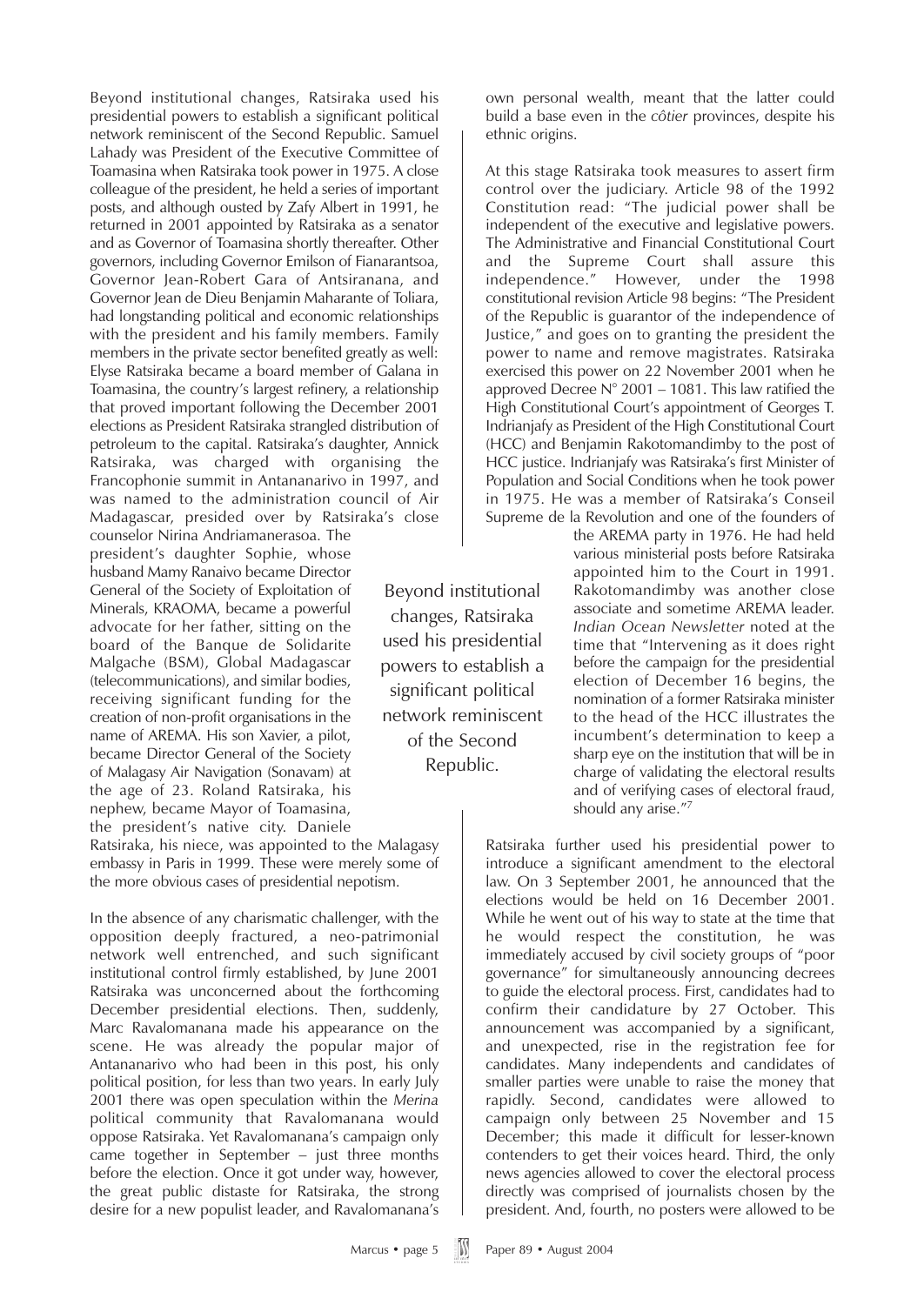affixed to public buildings or structures and no political advertisements could be associated with purchasable goods. This last edict was directly aimed at the candidacy of Marc Ravalomanana. As founder of Tiko, the country's largest dairy products company, his greatest potential for increasing his recognition outside the

| Table 1: Percentage of Votes Won by Candidate and Province |  |  |
|------------------------------------------------------------|--|--|
| (CNE Results in December 2001)                             |  |  |

| <b>Province</b> | <b>RAVALOMANANA</b> | <b>RATSIRAKA</b> | <b>RAZAFIMAHALEO</b> | <b>ZAFY</b>   | <b>RAJAKOBA</b> | <b>RAJAONARY</b> |
|-----------------|---------------------|------------------|----------------------|---------------|-----------------|------------------|
|                 | <b>Marc</b>         | <b>Didier</b>    | Herizo J.            | <b>Albert</b> | <b>Daniel</b>   | Patrick R.       |
| Antan-          | 63.41               | 30.35            | 2.39                 | 1.34          | 1.22            | 1.29             |
| anarivio        |                     |                  |                      |               |                 |                  |
| Antsir-         | 31.01               | 36.63            | 2.54                 | 26.94         | 1.65            | 1.24             |
| ananana         |                     |                  |                      |               |                 |                  |
| Fiana-          | 40.97               | 42.76            | 7.44                 | 4.60          | 2.12            | 2.12             |
| rantsoa         |                     |                  |                      |               |                 |                  |
| Mahajanga       | 47.11               | 37.39            | 4.24                 | 6.45          | 2.85            | 1.96             |
| Toamasina       | 28.84               | 62.52            | 2.43                 | 3.67          | 1.31            | 1.24             |
| Toliara         | 31.37               | 47.27            | 10.18                | 6.25          | 2.93            | 2.00             |
| Total           | 46.44               | 40.61            | 4.27                 | 5.34          | 1.77            | 1.57             |

capital was to employ the supply lines established by his company. Ravalomanana skirted this law through clever word play. He introduced his "Tiako i Madagasikara" campaign slogan ("Love Madagascar;" later the TIM party) parallel to his new Tiko slogan "Tia Tiko" with Madagasikara written under it. For his part, Ratsiraka blatantly violated his own regulations by giving a public address on election day warning of dire consequences should he lose.

#### **THE CRISIS OF 2002**

Marc Ravalomanana is a charismatic leader. His rapid rise from obscurity in the provinces between September 2001 and December 2001 was an indication that the population was yearning for change. In fact there was great frustration with Ratsiraka, who had won back the presidency due to his opponent's lack of popularity. Not long previously, Ravalomanana's role as a business tycoon would have made him apparently unable of understanding the common man, and his *Merina*

ethnicity would have put him on the wrong side of the country's single largest divide in political culture. Yet, taking the stage when he did, the majority of the population appeared to look on his business success as a

harbinger of what he could do for the country. His ethnicity was eclipsed by his sense of nationalism and his call for a united Malagasy people. Ratsiraka was unable to stave off the challenge from Ravalomanana, despite having spent his entire second presidency manipulating institutions and deepening his personal networks.

According to the official tally of the National Electoral Council (CNE) of the Ministry of the Interior, Ratsiraka won 40.6 percent of the vote to Marc Ravalomanana's 46.4 percent, with no other significant showings. Ravalomanana won every province except Ratsiraka's home province of Toamasina.

The balloting process was said to have gone off relatively well. Accusations of vote tampering, problems with national identity cards, and the like,

were reported. These were not, however, deemed serious enough to nullify the validity of the elections. On the other hand, the vote counting process was highly irregular. There was a parallel vote counting process. The official count saw Ravalomanana lead 53 percent to Ratsiraka's 36 percent on 18 December, with a precipitous drop to 47.52 percent to Ratsirka's 4 point rise on 20 December. The Committee to Elect Marc Ravalomanana (KMMR — Komity Manohana an'i Marc Ravalomanana) reported on 20 December, with two-thirds of the vote counted, that its candidate was leading with 54.95 percent to Ratsiraka's 34.98 percent. The National Electoral Committee, under heavy pressure from President Ratsiraka, halted the parallel voting process and closed the vote counting to public scrutiny. It completed the count itself behind closed doors. By the final vote count there was a 5.6 percentage point spread between the CNE's count and that of the KMMR. A civil society group, the Consortium of Election Observers (CNOE) had been conducting its own count and came to a tally between the two, giving Marc Ravalomanana's 50.5 percent to Ratsiraka's 37.7.

**Table 2: Percentage of Vote Total Compared: CNE, CNOE, and KMMR**

|                   | CNF  | <b>CNOE</b> | <b>KMMR</b> |
|-------------------|------|-------------|-------------|
| Didier Ratsiraka  | 404  | 377         | 35.7        |
| Marc Ravalomanana | 46.6 | 50.5        | 52.2        |

The margin of victory was crucial. Under Article 47 of the constitution the president had to win a simple majority to avoid a run-off election. By the CNE count there would be a second round of elections. Under the CNOE and KMMR counts Ravalomanana was the victor in the first round. A maelstrom of accusations from all sides followed immediately. The sudden change in the official vote count between 18 and 20 December, noted by neither the CNOE nor the KMMR, and the opacity of the official vote count that followed, provided little reassurance that the Ministry of the Interior was acting independently of President Ratsiraka. Yet the lack of access by the other bodies to the final third of the ballot counting exercise was hardly calculated to inspire confidence. Ratsiraka lost the plurality but won the battle for the high ground, as he turned, in his New Year's declaration, to accept the results: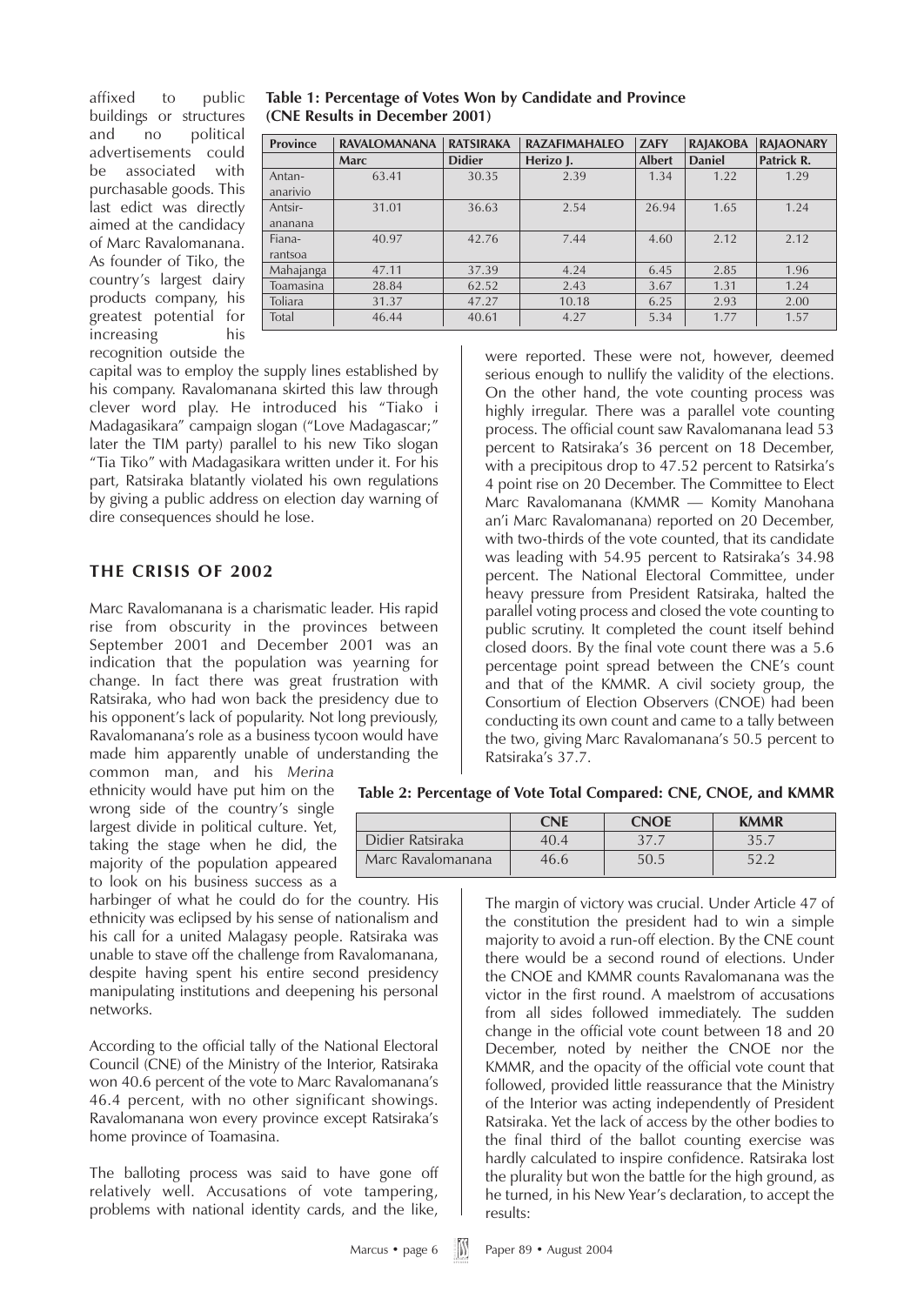Dear Malagasy people, the 16 December 2001 presidential election has now been completed, so I wish to make a strong appeal to all of us, on the occasion of the New Year, to accept any election results published by the High Constitutional Court (HCC) which is the only constitutionallyrecognised institution empowered to proclaim official election results.8

This choice of words was more important than it might have at first seemed. Ratsiraka knew, following the changes to the HCC he had made in November, that he could count on the support of the HCC. He was right; it was indeed the responsibility of the HCC to determine the final vote count and ratify the elections. Ravalomanana could do nothing more than demand a fair recount by the HCC. That Ratsiraka could depend on an HCC predisposed in his favour was not challengeable, as it had been within his constitutional prerogative to change the makeup of the court in the previous November. In this sense, any electoral tampering had happened not at the ballot box or the vote count, but in the constitutional amendments of 1998 and the modification of the electoral code that followed.

The HCC sequestered itself in the small town of Mantasoa while it deliberated. There was no public scrutiny of the discussion. On 16 January 2002 it made its ruling, which was an unabashedly partisan determination in favour of the incumbent. The HCC called for a recount of the vote, but rather than undertake this itself, it insisted that the CNE conduct the recount, from the beginning, behind closed doors, without oversight from the Court, the CNOE, or representatives from either leading candidate. Ravalomanana expressed his immediate concern about the Court,

stating: "The HCC has responded to our demand, but it is not enough. We want it to do the comparisons itself and not to give the job to the CNE, which is not entitled to do it... and which is not credible." Yet the HCC ruling stood.

The timing of the HCC ruling was important. On 5 January 2002 supporters of Marc Ravalomanana began to express their outrage publically; ten thousand of them took to the streets of Antananarivo to demand a recount that would confirm Ravalomanana's victory in the first round. Ravalomanana himself fanned the flames by appearing at the rally to shout "We will defend the sovereign choice of the people up to the end."<sup>9</sup> He also used the occasion to warn the HCC that he would accept only its comparison of the voter returns. Within days, demonstrators on the streets numbered well over 100 000. Tempers flared as several people were injured and a car was set ablaze. Ratsiraka, confident in his position with the HCC, continued to

Ratsiraka knew, following the changes to the HCC he had made in November, that he could count on the support of the HCC. He was right; it was indeed the responsibility of the HCC to determine the final vote count and ratify the elections.

take the "high ground" stating that he would accept whatever decision the Court made.

The international community's reactions served to further cloud the issue. On 8 January the European Union, the United States, Japan, and Switzerland released a joint statement: "'Persuaded that the agitation comes from the suspicion that hangs over the counting of the popular vote's results', they called on the 'country's public authorities and all the parties of the electoral process' to defuse the current political crisis by working for 'a common interpretation of the results, notably on the basis of elements gathered by observers accredited to the CNE.'"10 As the United States was an unabashed supporter of Ravalomanana, this was a confusing statement. On 15 January US President George W Bush released a statement that read, in part:

Candidates, political parties, election monitors and especially the electorate should have trust and confidence that the election results will be according to the law, reflecting the true will of the voters and genuine progress to democracy. The

> USA wishes that the HCC High Constitutional Court announce the election results quickly.

> The Organisation of African Unity (OAU, now African Union) concurrently released a similar statement:

> We wish to highlight the fact that the OAU is calling on the Malagasy people and all those involved in the current presidential election to remain completely calm and respect law and order, so as to enable the relevant institution – that is the HCC – to perform its duty with total peace of mind and in line with the constitution

governing the nation-state in Madagascar

A cacophony of international voices supported this institutional position but apparently ignored the character of the institution itself. In consequence, when the HCC verdict was released the following day, the US, OAU and other international powers could do little but support a suspect ruling.

President Ratsiraka latched onto President Bush's statement, using it as support for his own institutional position, while Ravalomanana could do little but resort to his power base. He called the masses on to the streets on 17 January with a statement that "As long as the HCC does not make any effort to check the return sheets, we would go all the way with our protests" and, as Ratsiraka called for second elections by the end of the month, Ravalomanana responded that "it's not up to me to boycott the second round, but it's up to the whole nation to reject it." The numbers of protestors on the streets of Antananarivo grew rapidly,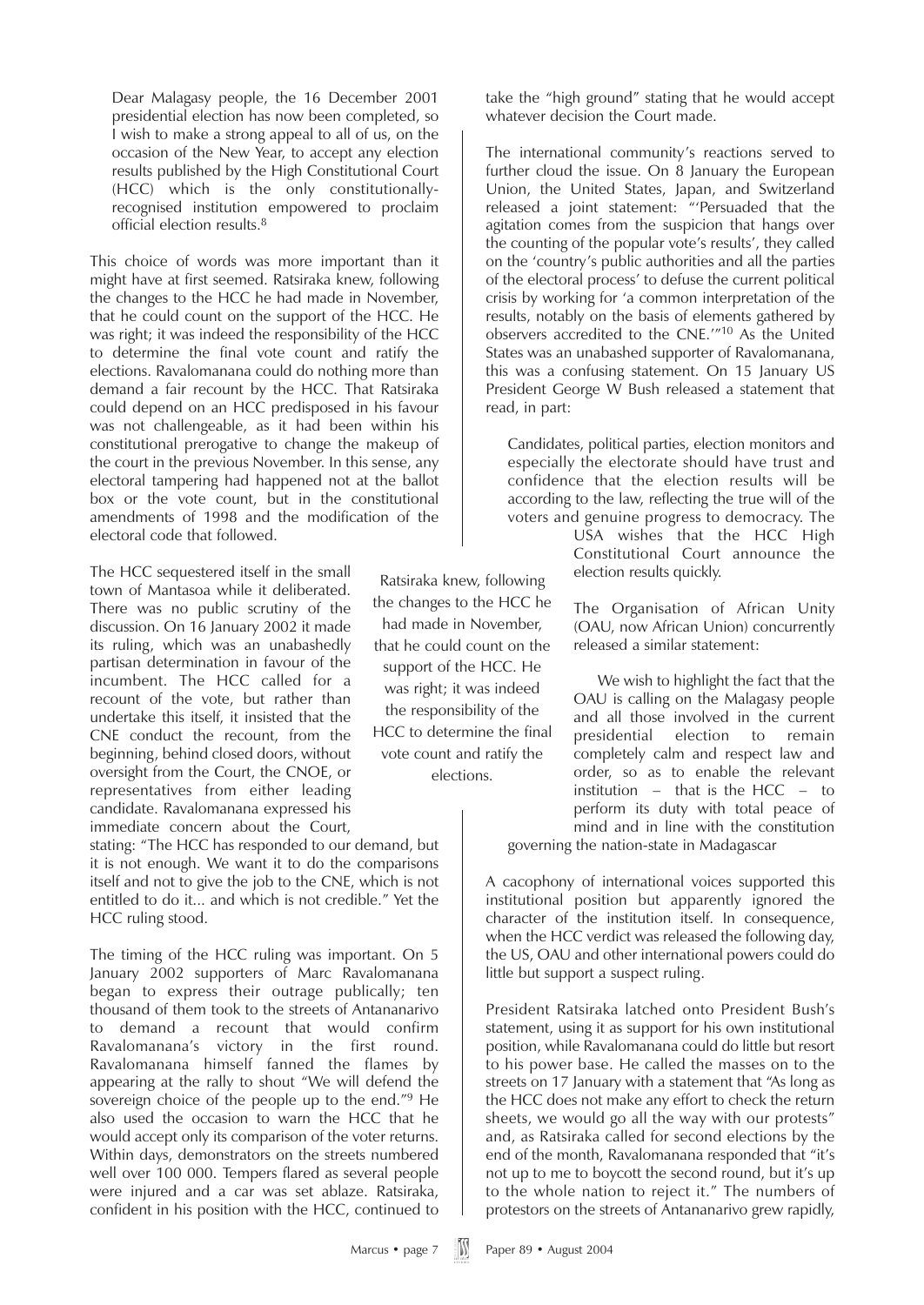and similar protests began in the regional capitals of Fianarantsoa and Mahajanga. In addition to his appeal to the people, Ravalomanana petitioned the HCC to disqualify Ratsiraka's candidature on the grounds that he had violated electoral law by canvassing outside of given dates, and using state vehicles, buildings, and civil servants for his campaign. All of these accusations were true, though it is unclear whether they reflected the commission of a crime severe enough to warrant disqualification. In any event, there was no opportunity to test this conclusion, as the HCC dismissed the petition out of hand.

On 25 January the HCC announced its support for the recount undertaken by the CNE; this gave Ravalomanana 46.11 percent of the vote and Ratsiraka 40.89 percent (a marginally higher percentage for Ratsiraka than the first count). It then declared that a second round of voting would take place thirty days hence. Not surprisingly, Ravalomanana rejected both this count and the idea of a second round of elections.

The next day, 26 January, was a Friday. Over the weekend Ravalomanana called for an unlimited general strike, to begin on Monday, 28 January. The popular response was unprecedented in Madagascar's independence period. The official figures released by Ratsiraka's government put the number of people in the streets of the capital at about half a million, while strike organisers said they exceeded one million. More critical than the numbers was the fact that those who were in the streets represented a cross-section of society: different ethnic groups, classes, professions, and, within Merina society, castes. It was a virulent though organised, even festive, social movement that brought the financial centre of Antananarivo, as well as Fianarantsoa and Mahajanga, to a halt. The government and the economy were paralysed; banks, roads, and the airport were closed.

Ratsiraka spent the following week calling for preparations for the second round of elections. Every day at noon, Ravalomanana made a speech to his supporters in Antananarivo's Place 13 Mai, at the same time calling for a presidential dialogue and reiterating that he would not stand in a second round of elections until the first round was properly counted. In early February he spelled out the conditions under which he would accept a second round of elections: there had to be international observers (barred by Ratsiraka in the first round); the CNE would have to be broadened to include groups other than government functionaries; there had to be an assurance that protestors would not be penalised; and there had to be a change in the process of scrutinising the ballots (effectively marginalising the High Constitutional Court). His demands were ignored rather than rejected by the prime minister's office and the Ratsiraka administration.

Ravalomanana had now exhausted his constitutional options. With the ruling of the HCC, the final word on the vote count, legally he had to accept a second round of elections. The ethical quandary was clear: if a challenger is faced with a highly flawed electoral process and a dearth of constitutional options for rectifying the outcome, does that give him license to undertake extra-constitutional measures in the name of a more democratic end?<sup>11</sup> Ravalomanana quickly decided that he was justified. In his view, his actions were not extra-constitutional, because the highest constitutional authority, the HCC, was acting on behalf of one of the parties involved, not performing a neutral function. As a good populist, he argued that democracy should reflect the will of the people, and the will of the people was for him to take office. A second round of elections would merely provide an opportunity for electoral manipulation. On 22 February 2002 Marc Ravalomanana declared himself president.

This action immediately fanned the flames of crisis at home and created a quandary for the international community. Almost unanimously, the international community chose to regard this dangerous and destabilising move as undermining the constitutional process. Even the United States and Germany, which particularly feared a Ratsiraka victory, could not condone this action and tried to convince Ravalomanana to recant. The formal statement by the US Embassy declared:

...the United States government objects to the action taken by the leading opposition candidate, Marc Ravalomanana, to declare himself president. The United States urges Mr Ravalomanana and all parties to consider carefully the repercussions that extra-legal and or violent actions could have in Madagascar in future and its relationships with the international community.12

France and the OAU took the strongest stands against Ravalomanana's declaration. The Secretary General of the Organisation of African Unity (OAU), Amara Essy, stated:

I made it clear to Ravalomanana's supporters that if their candidate was inaugurated contrary to constitutional provisions, the OAU would neither tolerate nor accept that unconstitutional change of Government, by virtue of the Algiers Decision of July 1999 and the Lomé Declaration of July 2000. I therefore encouraged him to accept the second round to confirm the choice of voters.

Ravalomanana countered that Ratsiraka was merely using the time to mobilise his cronies to ensure that a proper second round could not be successful. Further OAU efforts to ameliorate the crisis proved futile.

For his part, Ratsiraka seized upon Ravalomanana's extreme actions as an opportunity to further centralise his power. Article 59 of the Malagasy constitution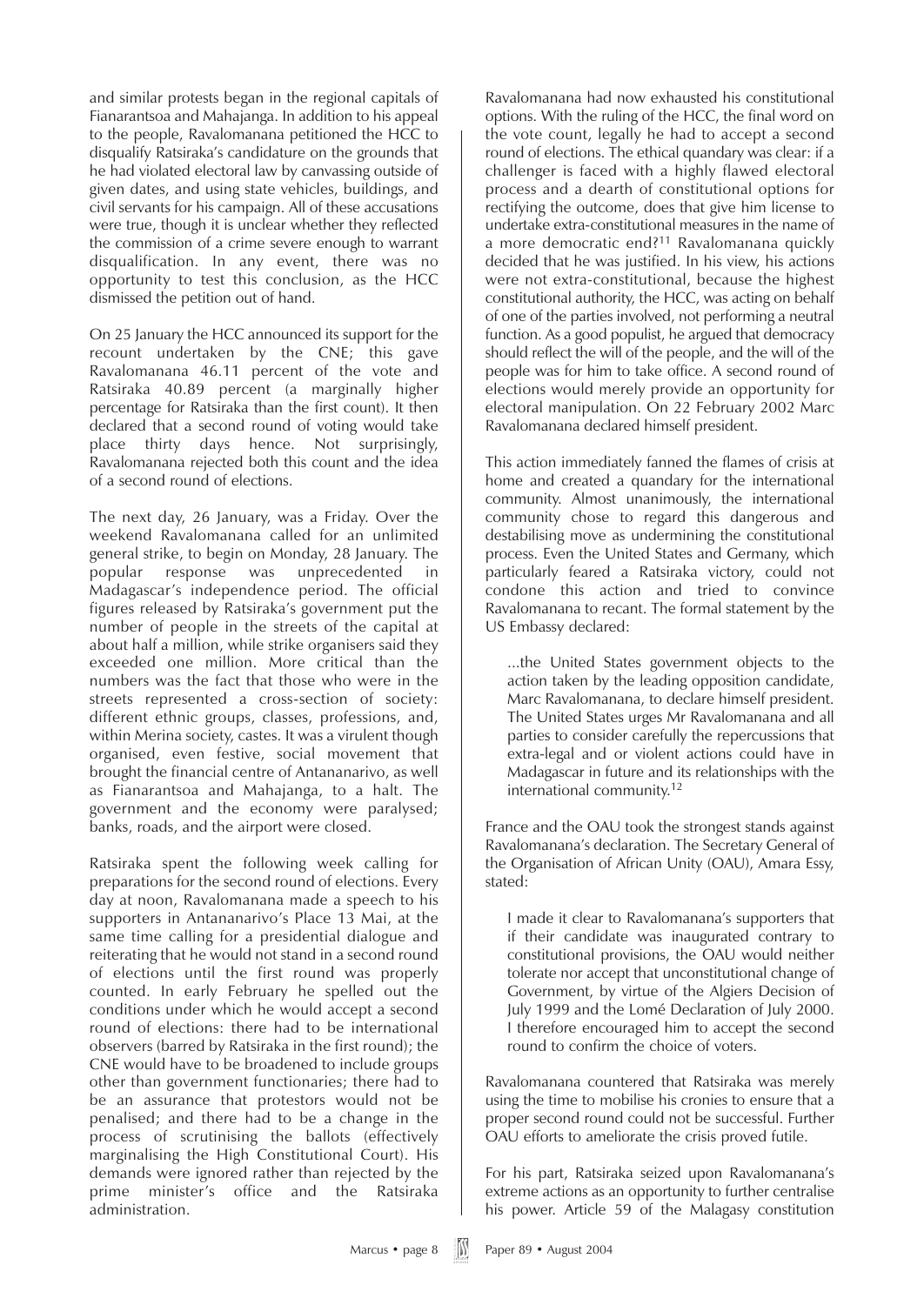states that the President may declare Martial Law, effectively wresting power from both the provinces and the other branches of government with the "agreement of the Presidents of the National Assembly, the Senate, and the Constitutional Court." Having such strong institutional backing and given the ill-considered actions of Ravalomanana, Ratsiraka declared a State of Emergency that same day, which only served to further incite the protestors. The festive climate of the support for Ravalomanana began to change as the stakes were raised. Though Ravalomanana's vocal supporters diminished in number, they became more strident and violent. Within a week, injuries resulted as protestors used rocks and sticks to try to suppress their rivals.

Ravalomanana, backed by this intensity of support, resorted to another strategy: calling for a referendum. Rather than a second round of elections, he argued there should be a popular referendum on the validity of his victory. Meanwhile, he continued forming a government as the new "president." He asked his "prime minister," Jacques Sylla, to form a cabinet. He also galvanised the support of one of the country's largest civil society organisations, the Protestant FJKM (Church of Jesus Christ in Madagascar).

Ratsiraka declared Martial Law on 28 February 2002, without institutional challenge. Effectively, General Leon Claude Raveloarison became governor of Antananarivo. This afforded Ratsiraka the constitutional power to suspend the right of protest, employ strong-arm military tactics, and attempt to control the press. That he used these new powers more to further his political claims and avoid transparent votecounting was immaterial to his legal status; it was a case of upholding the

constitutional process while subverting the intent of constitutional Article 59. If the subversion of intent outweighed the overtly extra-constitutional measures of Marc Ravalomanana, then the answer to the question as to whether Ravalomanana's actions were justified is in the affirmative.

What was critical was that Ravalomanana did not only openly defy the declaration of Martial Law, he ignored it altogether. He swore in his new cabinet, the members of which took up their posts within the week. In a particularly unusual event, the new ministers approached their respective government offices with tens of thousands of supporters behind them. General Raveloarison had given the order for the military to "defend" the ministries, but that would have meant firing on the large number of unarmed Ravalomanana supporters. In the event, the soldiers stood back and the new ministers took over without bloodshed.

With hindsight, the justification for Ravalomanana's

Ravalomanana, backed by this intensity of support, resorted to another strategy: calling for a referendum. Rather than a second round of elections, he argued there should be a popular referendum on the validity of his victory.

actions must be measured against the consequences, in that they brought out the sort of instability the US, France, OAU, and others had feared – the country was split in two. The pro-Ratsiraka governors of the five provinces (Mahajanga, Toamasina, Toliara, Fianarantsoa and Antsiranana) declared on 4 March that they were autonomous of Antananarivo. They established a "capital" of the autonomous provinces in Ratsiraka's home town of Toamasina. Part of the army, led by Ravalomanana's new "defense minister" Major-General Mamizara Jules, ignored this declaration, while pro-Ratsiraka forces were decentralised and told to obey only their immediate officers, not the central command. Ratsiraka's support for this change of capital was, perhaps, a tactical error. It was his first significant violation of the constitution, which clearly afforded only Antananarivo the status of capital city, with no provision for any alternative. The resulting state of affairs was becoming increasingly dangerous and unstable.

International efforts to stave off a complete Balkanisation of the country were stepped up. Cape Verdian President Antonio Mascarenhas Monteiro led

> an OAU negotiation team to Antananarivo on 5 March. This group quickly concluded that there were effectively two rival governments operating in rival capitals. French Prime Minister Lionel Jospin personally called on both sides to compromise; United Nations Secretary-General Kofi Annan effectively labelled Ravalomanana's actions a coup and supported cries for a compromise that would lead the country back to the ballot box. Yet, even as the official representatives of the international community condemned Ratsiraka, expatriate enthusiasm was apparent. Americans living in Antananarivo wrote a collective letter

challenging the US position, and their government for its inaction early in the conflict. Rallies in Réunion accused the French government of supporting Ratsiraka for reasons of personal gain. The Paris-based Malagasy Council of Environment and Development, the largest Malagasy expatriate organisation, signed a petition condemning the French government and the international community in general for acting legalistically to the point of frustrating democratic will.

March saw a further increase in conflict. The KMMR targeted Samuel Lahady's position as Toamasina's governor. As Ratsiraka fled to Toamasina to consolidate his defences, the five self-proclaimed autonomous provinces cut off Antananarivo from the key ports and supplies; oil and food in particular became scarce in the capital. Ratsiraka initiated a campaign of violence in which his supporters would threaten and, in some cases, kill *Merina* merchants on the coast. In a sign that ethnicity was becoming the plaything of political entrepreneurs, Ratsiraka incited his supporters to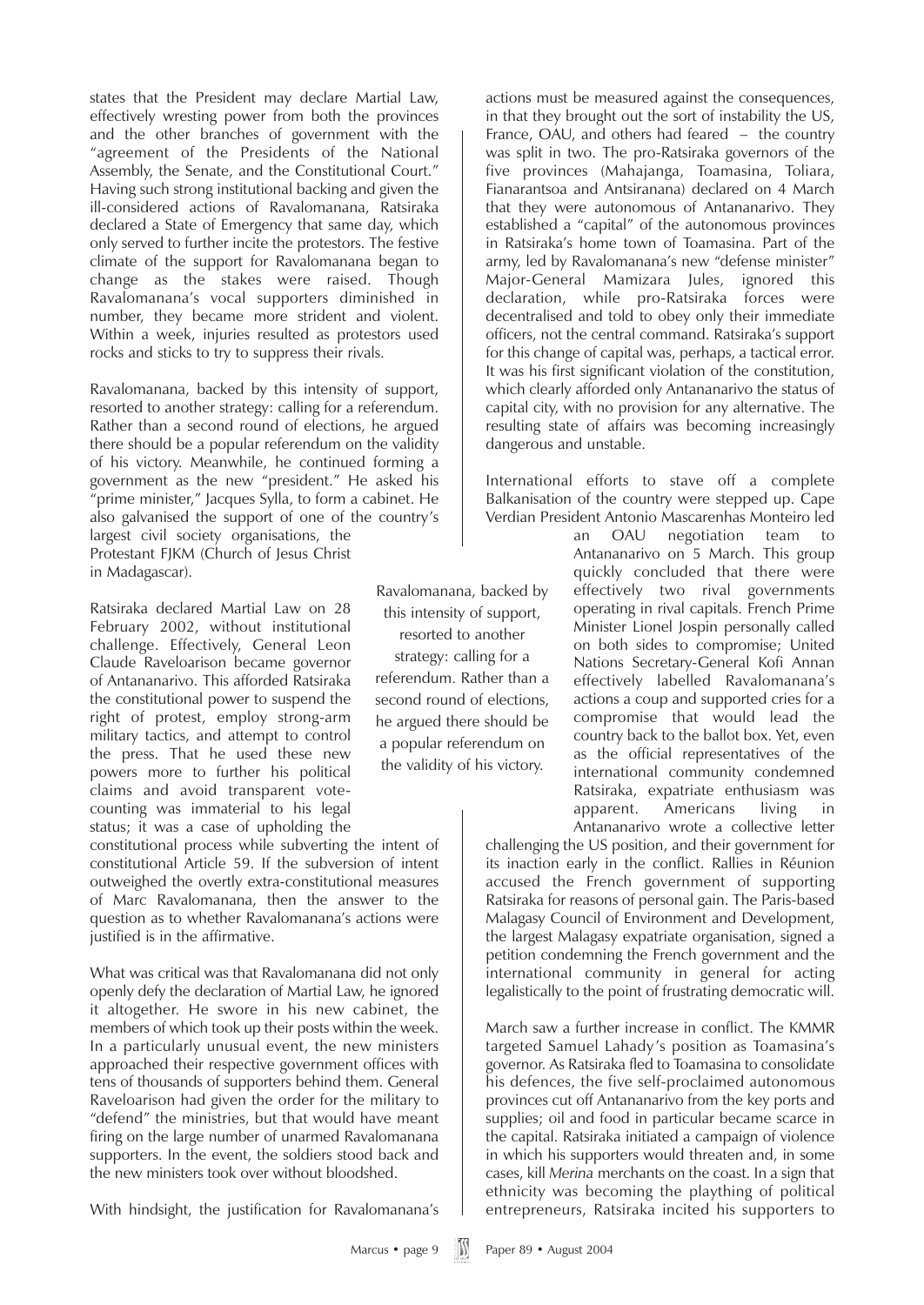pretend to be *Merina* and threaten *côtier* groups in the hopes of raising the accusation that Ravalomanana was playing at ethnopolitics.<sup>13</sup> Ravalomanana's acting "Prime Minister," Jacques Sylla, responded, saying "We do not accept any terrorist act committed in our territory." So began the reclassification of Ratsiraka's support movement. Meanwhile, in Antananarivo, protestors clashed even where armies did not, killing more than half a dozen people and injuring another 40 by the end of the month. General Raveloarison, unable to maintain security, persuade his troops to clamp down on protestors, or restore order, resigned his post as governor of Antananarivo a month after assuming the position. The International Monetary Fund left the country, joining the majority of bilateral donors. Discussions began about whether civil war was inevitable.

April did not see civil war, but there was escalation in conflict as the once neutral military continued to fracture between the camps of the presidential rivals. Antananarivo was further isolated, as bridges from the coast to the landlocked capital were blown up, ensuring no private operators could bring in supplies of any kind. The Antananarivo homes of some of Ratsiraka's ministers, who had already fled the capital, were burned down.

A number of international attempts were made to seek a resolution of the conflict. The most important of these was by a high-powered OAU-sponsored delegation comprising Senegalese President Abdoulaye Wade, President Gbagbo from Côte d'Ivoire, President Kérékou from Benin and President Chissano of Mozambique; this brought the two rivals to Dakar.

The result was the Dakar Agreement of 18 April 2002, the five articles of which were a reflection of how much ground Ratsiraka had already lost. The Agreement was a compromise in which Ratsiraka agreed to another recount, and a popular referendum in the event of there being no clear victor from the first round of elections. Should this happen, a transitional government would be established and an Independent Electoral Commission would replace the National Electoral Commission. Unfortunately, the timing of the Agreement was unpropitious, as on 16 April 2002 the Administrative Chamber of the Supreme Court overturned the 25 January 2002 ruling of the High Constitutional Court which had mandated a second round of elections. The same Chamber also annulled decree No.2001-1080 of 22 November 2001, which had stacked the High Constitutional Court in Ratsiraka's favour, and called for another recount of its own.

Ratsiraka interpreted the Chamber's actions as a personal affront on the part of vacillating justices. In a sense the Chamber's judgement was probably not too radical a legal interpretation, as the sudden shift of judicial favour seemed to follow the trend towards a Ravalomanana victory. Ratsiraka distanced himself

from the Dakar Agreement before his plane even touched down on his return to Madagascar. On 29 April 2002 the newly constituted High Constitutional Court announced the results of its recount: Ravalomanana 51.46 percent, Ratsiraka 35.90 percent. Ratsiraka reacted:

three of its nine members, including the president, did not sit in the deliberations and four of the six others who effectively participated in what is referred to as a vote-counting exercise, are in fact close to the Marc Ravalomanana camp.

He therefore refused to accept the results, and the violence escalated further. The Court ruling did, however, give the international community a way out of its impasse. All but the OAU ignored the political wrangling over the Court's composition in favour of a recognisable confluence between institutional design (following the ruling of the HCC as mandated by the constitution) and a seemingly irresistible social movement. Ravalomanana was re-inaugurated president on 6 May, this time in front of the Court and the representatives of the international community. In his inaugural address Ravalomanana called for victory and reconciliation even while he assumed a tone of intense nationalism:

...I call on the former president Didier Ratsiraka to help restore these Malagasy values, so that we can move forward hand in hand to develop this country. Indeed we are all sons and daughters of Madagascar...I do wish to make an appeal so that all the pages are turned so that the country can develop rapidly, so that the masses stop suffering ... I especially call on you, the armed forces, to now assume your responsibilities. Time for hesitation has now gone … You have now seen that justice, truth and legality emerged as a result of our efforts...<sup>14</sup>

In May the situation continued to deteriorate alarmingly, even as Ravalomanana emerged as the clear political and military victor. He gained some level of control of four of the five provinces that had previously sided with Ratsiraka, which left only Toamasina, under Samuel Lahady's leadership, a desperate and untenable measure.

The OAU continued to break ranks with the rest of the international community and rejected Ravalomanana's investiture. It continued shuttle diplomacy throughout the month even as the erstwhile street violence turned into military conflict. A second meeting was held in Dakar on 8 and 9 June. This time Ravalomanana was in a much more favourable position and made sure all in attendance knew it. The Second Dakar Agreement (Dakar II) had committed both sides to move towards early legislative elections as a sort of proxy vote. If Ravalomanana's supporters were to win a parliamentary majority, then Ratsiraka would recognise the presidency of Ravalomanana; if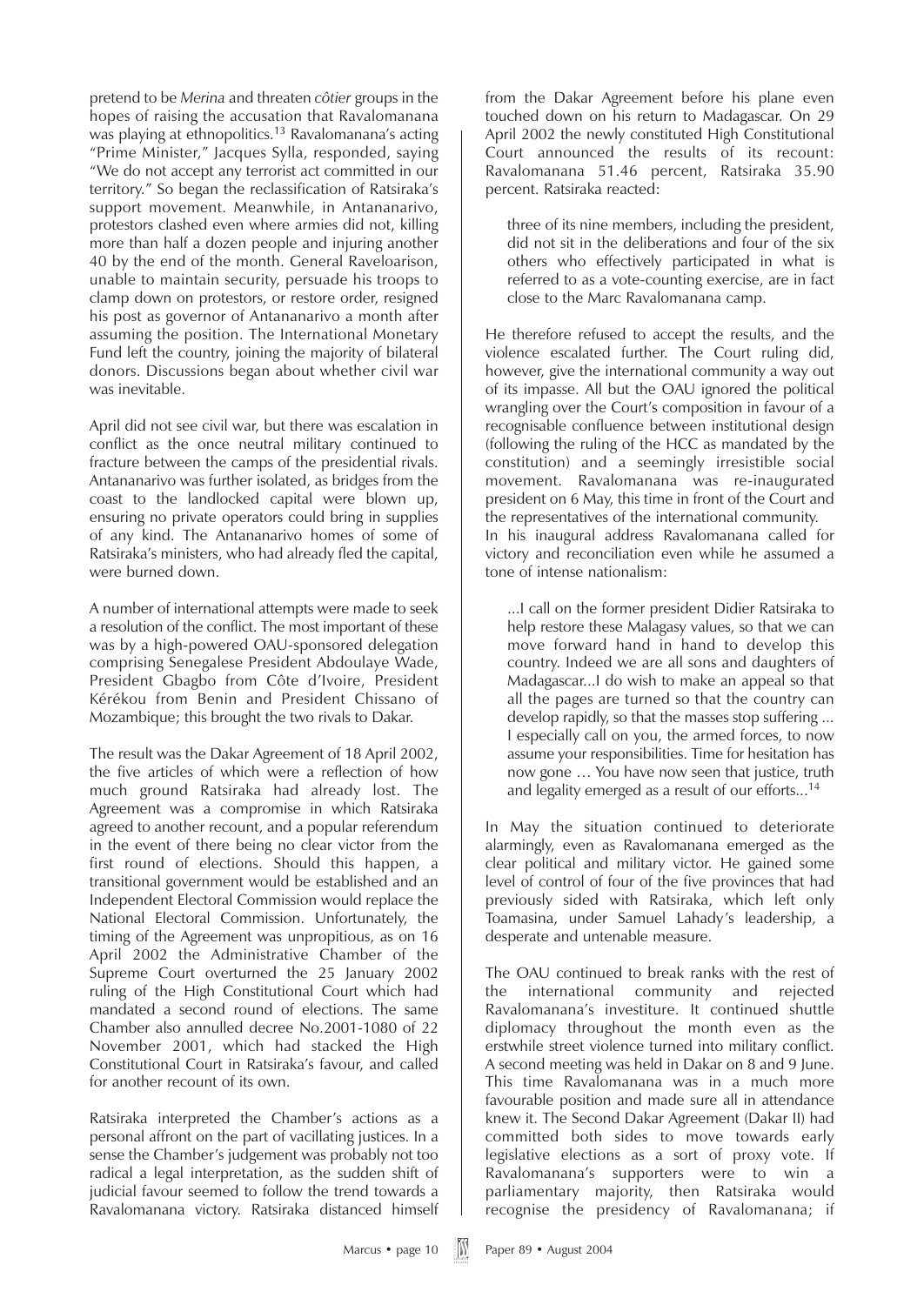Ratsiraka's supporters were to win the legislative majority then Ravalomanana would agree to a presidential referendum.15

From the perspective of enhancing democracy and seeking the expression of popular will, this Agreement was, in comparison with Dakar I, a poor document. Not only did it undermine the Malagasy constitution, it belittled the importance of the separation of powers contained therein. Its success would be predicated on the population voting in the same pattern for a legislator as for the president, a curious assumption. It proved immaterial as the Dakar II Agreement was no more successful than Dakar I.

As the conflict continued, Ratsiraka lost further ground. He maintained gubernatorial support outside of Antananarivo, but, with the exception of Toamasina, commanded a diminishing popular following. By mid-June Ravalomanana's security forces had taken control of all key towns including Toamasina. Ratsiraka fled for France on 15 June 2002. In the eyes of virtually every Malagasy and all the major foreign powers Ravalomanana was now

president of Madagascar; only the OAU refused to accept his victory until the legislative elections in December placed the TIM in power.<sup>16</sup> Ravalomanana and the TIM inherited a country divided by the conflict and suffering as a result of the economic devastation brought about by six months without significant trade and by international corporate flight.

#### **THE MALAGASY MACRO-POLITICAL ENVIRONMENT SINCE THE POLITICAL CRISIS OF 2002**

#### *Marc Ravalomanana: Background*

Marc Ravalomanana is a self-made millionaire, a capitalist, a nationalist, and *Merina* (Ambaniandro). He was born 12 December 1949 in Imerinkasinina (Centre). Imerinkasinina was an established *IMerina* centre even before the rise of Antananarivo and the centralisation of *IMerina* under King Andrianimpoinimerina in the 1790s. Thus, when Ravalomanana decided to declare his candidacy for president from his native town, many construed it to be a statement about where his sympathies lie. In a country where the strongest ethnic divide has been between *Merina* and *côtier* it was a bold choice of venue for so important an announcement. It did, however, help to galvanise his political base.

Ravalomanana was born to an ethnic advantage, but to fairly humble roots. He convinced the Danish ambassador to underwrite his studies in Denmark and then returned home to take over the family dairy. In 1982, at 33 years old, he successfully obtained the

assistance of the World Bank to launch a new enterprise: Tiko. Tiko is now the primary Malagasy dairy company and a leader in the agribusiness sector. Ravalomana claims that Tiko provides 3 000 regular jobs and collateral employment for 100 000 people in Madagascar. Though *Africa Intelligence* claims that the number of primary employees is closer to 1 000, the company's importance to the Malagasy economy and its reflection of Ravalomanana's strong business leadership skills have been unassailable.

The popular joke is that Ravalomanana decided to enter politics in 1999 by running for mayor of Antananarivo because there was too much red tape for him to conduct his business unfettered. His stated reason was that "People are ready for big change. But the barrier is the old system, the old politics." The change he referred to was the need to address corruption, mismanagement, unmotivated and underpaid municipal employees, crime, and pollution in Antananarivo. His success in Antananarivo led to his decision to run for president. In his supporters' view, "over the past two years, his result-oriented style of governance has given Antananarivo a dramatically

> needed face lifting. One prowess to be credited to the new mayor's team in their ongoing efforts to clean the capital off its garbage-strewn streets and implementation of an efficient system to collect the city most unsightly, diseaseprone refuse."<sup>17</sup> Much of the city's population seemed to agree with this. As one man in Antananarivo put it (September 2001):

> "I will vote for Marc Ravalomanana. I see that he has been a very competent person as mayor of Tana....He has done a good job with Tana and his a good politician too."18

Given that, according to the 29 April 2002 High Constitutional Court ruling, Ravalomanana won 71 percent of the vote in Antananarivo Province, it appears this view was widely representative.

Marc Ravalomanana is a practising Christian, and his spiritual life has had a strong influence on both his private and public sector success. All Tiko employees are required to go to church, though not necessarily the Protestant church of Ravalomanana's own faith. As he was Vice President of Madagascar's most important religious association, the Church of Jesus Christ in Madagascar (FJKM), he won support for his candidacy for both Mayor of Antananarivo and President of Madagascar from the important church sector of Malagasy civil society. As president, Ravalomanana has increased the stature of the FJKM and specific Christian leaders, and has encouraged the proliferation of Christianity in Madagascar, even as he has faced more organised challenges from the church for his inability to confront economic problems.

TIM inherited a country divided by the conflict and suffering as a result of the economic devastation brought about by six months without significant trade and by international corporate flight.

Ravalomanana and the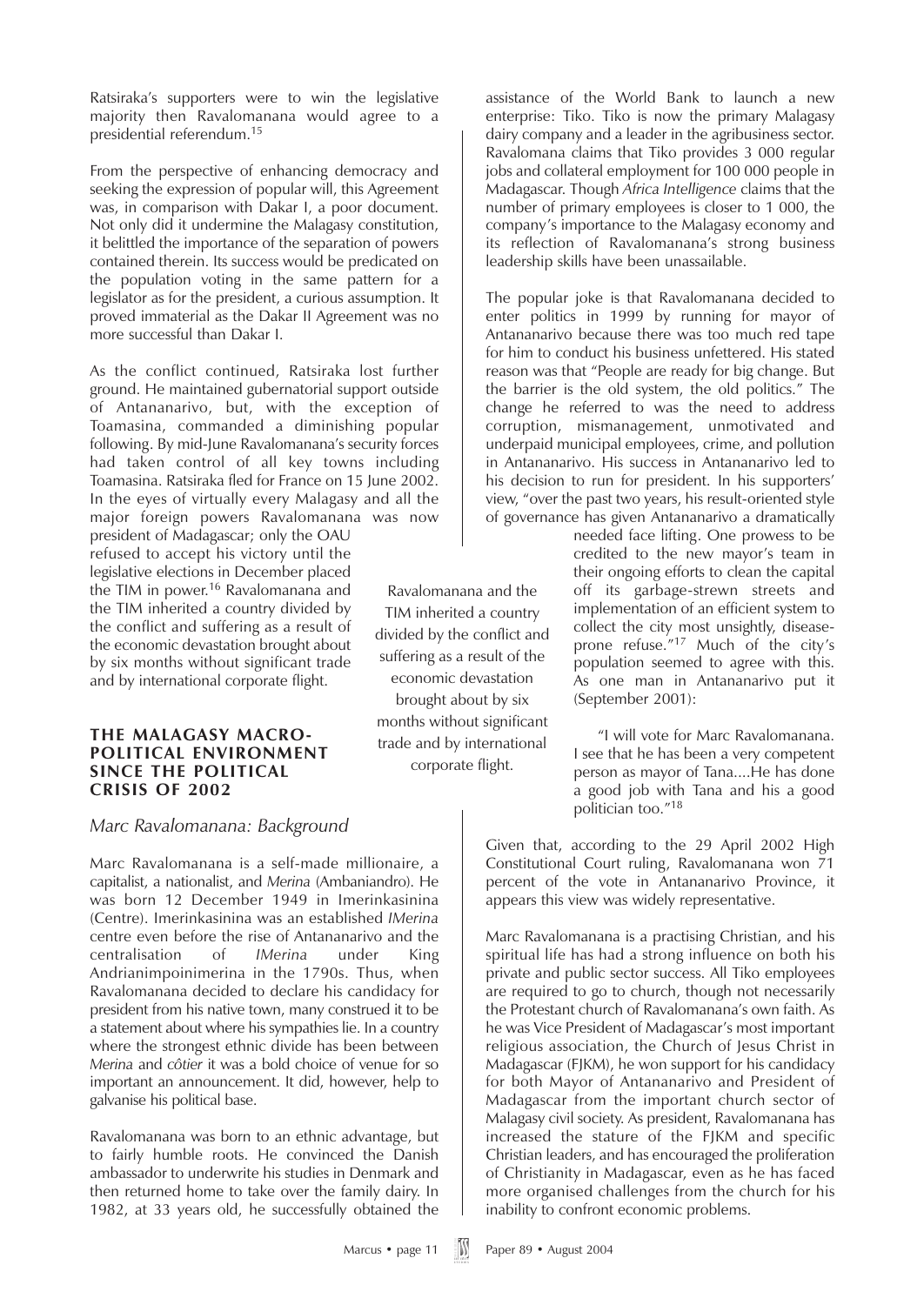### *Nationalism and internationalism*

Ravalomanana is first and foremost a businessman. He is an economic liberal who got his start with the assistance of the World Bank, and he is a great supporter of US-style business-first policies in Madagascar. While he does not stand to benefit directly from Madagascar's access to US markets under the African Growth and Opportunities Act (AGOA), he has been vocal about his support for this Act, and the market opportunities it creates. This is a far cry from Ratsiraka's "socialist" path or even the import substitution and protectionist policies that followed his change of direction. In this sense, Ravalomanana is an internationalist – even a globalist.

Ravalomanana is also a nationalist. He is not a protectionist, but has shown a propensity to protect those goods that are readily available from Malagasy manufacturers.19 There is a close correlation between Ravalomanana's "internationalism" as a businessman, his "nationalism," and his political strategy. A note about Tiko distribution exemplifies this. Starting in mid-2001 Ravalomanana used Tiko distribution channels to enhance his political presence in the countryside and used the network of Tiko employees to help run his campaign. At the time of the 2001 election Tiko had 14 stores in the country. There is a large distribution centre in the Antananarivo quarter of Akorondrano, strategically opened next to the original location of Madagascar's premier supermarket, Géant Score. Yet, while Géant Score is owned by a Réunionaise concern (Sucreries de Bourbon), Tiko is decidedly Malagasy. Management is Malagasy and product inputs are Malagasy. As its distribution has increased throughout the island, so inputs have come from diverse parts of the island.

The expansion of Tiko's interests, and use of goods from, across the country, are consistent with Ravalomanana's own brand of nationalism. Many Tiko products are inscribed with "Vita Malagasy" (Made in Madagascar). He himself has said that this is to "counterbalance the undesirable influences brought by foreigners." This nationalistic sentiment manifested itself in his campaign slogan for mayor of Antananarivo: "Tiako Iarivo" (I love Antananarivo), and his campaign for the presidency, "Tiako-i-Madagasikara" (I love Madagascar).

All of this would seem to contradict those who seek to depict Ravalomanana as essentially Francophobic. He is a believer in global capitalist norms, supporting the continuation of a strong economic relationship with France not for reasons of patronage (as in the First Republic), but because France is the island's largest trading partner. The support he received from the US and Germany in 2002 served only to further his desire to take advantage of broader market opportunities. This is an important distinction. There are those who saw Ravalomanana's presidential victory as a victory

for the US in the waning years of the Franco-American contest for influence in Africa. Clearly this was a concern in Paris as the French Foreign Minister, Dominique de Villepin, visited Ravalomanana in Madagascar in June 2002. Significantly, he met with Marc Ravalomanana, Prime Minister Jacques Sylla, and Marcel Ranjeva, Ravalomanana's Minister of Foreign Affairs, a meeting that led to the signing of five financial conventions focusing on increased trade relations and French aid to Malagasy recovery.

Looking towards Ravalomanana's own actions, this view that Madagascar has chosen the US in preference to France is equally untenable. Ravalomanana may speak English with reasonable proficiency, but this does not imply that his gaze is fixed across the Atlantic. He has been working to link Madagascar more firmly into the global economic system while maintaining the country's distinct character. Using business linkages as an engine for growth has been at the core of his strategy.

# *Ravalomanana and the legislature*

Ravalomanana came into power with a pressing domestic problem. The National Assembly, the Senate, and five of the six provinces were controlled by Ratsiraka's AREMA party. He had mooted political reconciliation, but immediately after the resolution of the presidential drama this was impossible. AREMA leaders who remained in power had been abandoned by their leader. Ravalomanana had to deal with each institution separately.

According to Article 77 (modified by decree No. 2001-007 of January 2001) of the constitution, Ravalomanana could not dissolve the Senate, but he could, and did, replace the 30 senators appointed by President Ratsiraka. This left him far short of control of the Senate, however. Following the constitutional changes of 1998, the president enjoyed the right to dissolve the National Assembly; Ravolamanana used his authority to bring forward the scheduled elections to December 2002.

This proved a good strategy. Ravalomanana's TIM support network quickly became the TIM party and won 102 of the 160 available seats. The closely associated *Firaisankinam-Pirenena* coalition of moderate political parties won another 22 seats and non-partisans, mostly supportive of the president, won another 22 seats. AREMA won only 3 seats and its ally Leader Fanilo 2. The usual voter apathy of legislative elections proved something of the past, a turnout of 67.9 percent exceeded that of the 2001 presidential elections. This victory provided three things to Ravalomananana: it helped him remove the vestiges of AREMA power; it helped him gain essential legislative support for his programme; and it provided the victory necessary for the African Union to join the rest of the world in recognising his presidential victory.<sup>20</sup>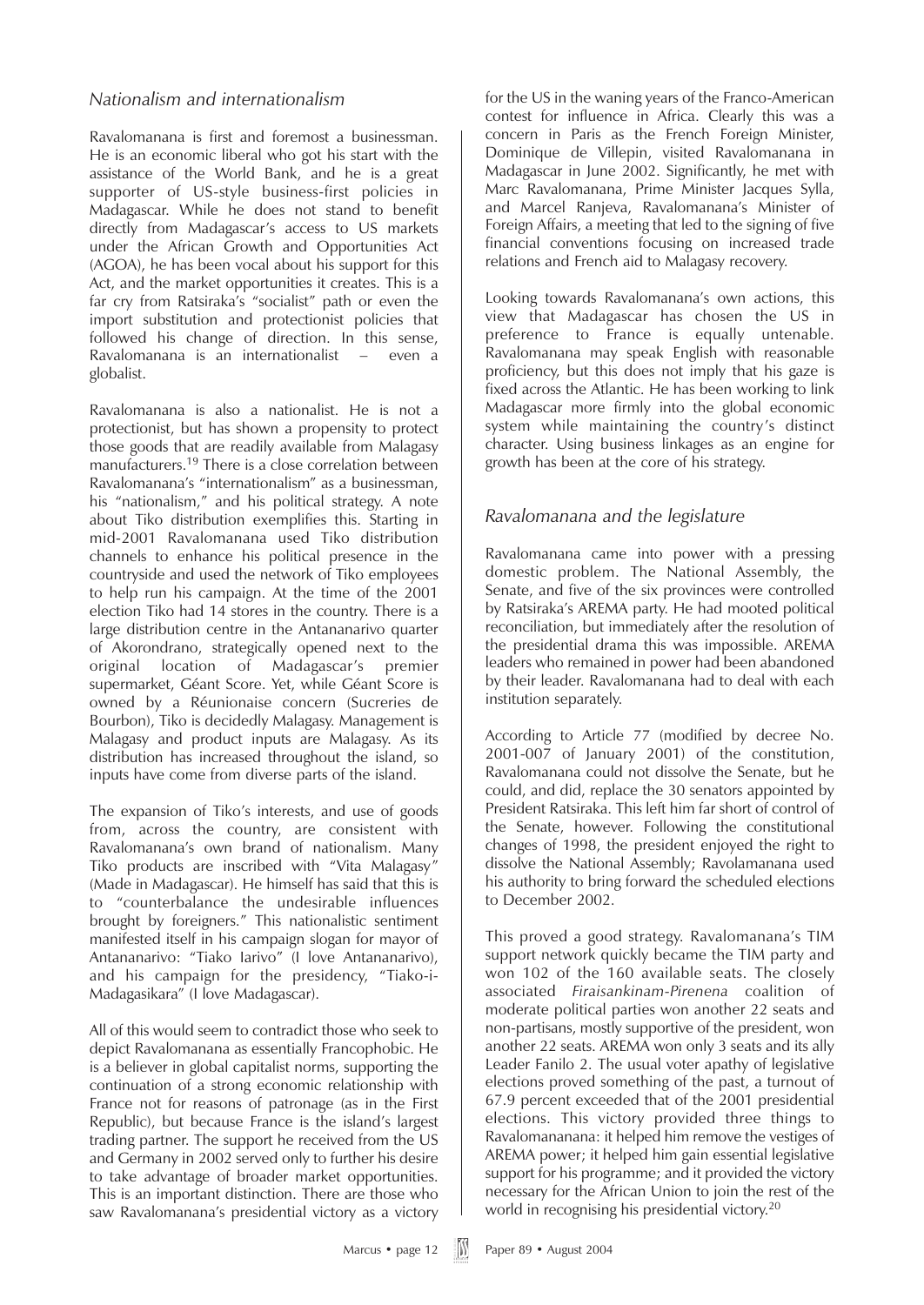### *Ravalomanana: Beyond neopatrimonialism?*

As Bratton and Van de Walle note:

…contemporary political changes are conditioned by mechanisms of rule embedded in the *ancien régime*. Authoritarian leaders in power for long periods of time establish rules about who may participate in public decisions and the amount of political competition allowed. Taken together, these rules constitute a political regime. Regime type in turn influences both the likelihood an opposition challenge will arise and the flexibility with which incumbents can respond. It also determines whether elites and masses can arrive at new rules of political interaction through negotiation, accommodation, and election, that is whether any transition will be democratic.<sup>21</sup>

Clearly, it was Ratsiraka who shaped the nature of political competition during the Second Republic and his period of "democratic" revival. Popular antipathy to him ensured that accommodation of the *ancien régime* would ultimately fail and negotiation proved impossible. The question at hand is whether the rise of Ravalomanana, and the subsequent social movement were sufficient to constitute a break with the *ancien régime* and to bring about democratic transition, or if the right to rule is afforded Ravalomanana as person, rather than by virtue of his occupation of the presidential office, and whether his power is derived from favours to his supporters and his accumulated wealth, or from the bureaucratic and administrative systems in place.

At first sight, it would appear that Ravalomanana has not been in politics long enough to muster such lines of personal power. The close relationship between Tiako-i-Madagasikara and Tiko, however, belies such a claim. Numerous members of Ravalomanana's inner circle come from Tiko. Most notably, Guy Rajemison Rakotomaharo was Tiko's CEO's advisor from 1996 to 1999, followed Ravalomanana to City Hall, became his presidential campaign manager, and, ultimately, was appointed as President of the Senate in July 2002. Narisoa Rajaonarivony, was formerly a marketing director at Tiko, briefly became Vice Prime Minister, before being made Ambassador to the US. Secretary of State for Commerce, Eric Beantanana worked for Tiko, and then for Ravalomanana's mayoral campaign, before becoming Minister for Information, Culture and Communication. In April 2003 Razoharimihaja Solofonantenaina, Tiko officer in charge of protocol and administration (and an executive member of the FJKM alongside Ravalomanana), was named the TIM's National President. The Chairman of Air Madagascar, Heriniaina Razafimahefa, the chairman of JIRAMA (electricity and water parastatal), Patrick Ramiaramanana, and the Chairman of Secren (boat construction contractor), General Andrianafidisoa, were Tiko bosses. Magro, a Tiko subsidiary, serves as

TIM party headquarters in Fianarantsoa and other provinces and the presidential security detail is charged with protecting Magro officers for their role in sponsoring the TIM. Tiko was the primary mechanism for Ravalomanana to get his message to Madagascar's remote rural population. Indeed, his campaign was complemented by a plethora of free Tiko T-shirts and hats, as well as a reduction in the price of milk products shortly before the election.

Now that he is president, Ravalomanana freely mixes state politics and business in a manner that has some labelling him a corporatist. The presidential airplane is registered under Tiko's name. Asa Lalana Malagasy, a Tiko sub-corporation, has become the *de facto* public roads company. The largest media outlet, Madagascar Broadcasting System (MBS), does not suffer from executive over-reach. Ravalomanana owns the company, and his daughter Sara runs it. Tiko has expanded dramatically in the two years of its founder's presidency, creating new alliances with German and American companies. It has part ownership of Phoenix, which took over the state oil company on its privatisation, and is considering starting a Tiko Petroleum company. Tiko also bought SINPA, the state agricultural corporation, and SOMACODIS, the Malagasy trading corporation, when they privatised in 2003. There was no invitation to tender in either case.

There were other reasons to be concerned about Ravalomanana when he assumed office. There have been accusations of corporate malfeasance: specifically, that Tiko had failed to repay debts. Ravalomanana himself was the target of lawsuits for expulsions and expropriations, contract violations, among other matters. The accusations against Tiko have continued, mostly resulting in legal settlements. Ravalomanana however, has remained above the fray.

Another challenge to Ravalomanana from the outset was based not on his corporate holdings but rather his allegiance to a corporate class. Since de Tocqueville, scholars have asserted that the growth of democracy is dependent upon a strong, energetic middle class. In Madagascar, the closest thing to a middle class is the business elite from which Ravalomanana emerged. This new business elite is a strong and important constituency in the capital. However, it has a reputation for excluding Madagascar's poor rural majority while it creates new wealth for itself. This may be an acceptable practice in the private sector, but as Ravalomanana has imported this model into the public sphere he has come under significant, and deserved, scrutiny.

Ravalomanana has clearly proven himself to be Ratsiraka's moral superior. He has gone beyond enriching himself to undertake roads and other macro-level development projects with such fervour as to make a mockery of the memory of Ratsiraka. In this sense he has brought improvement for the people. Yet doing this while placating the business class, blurring political and corporate lines, and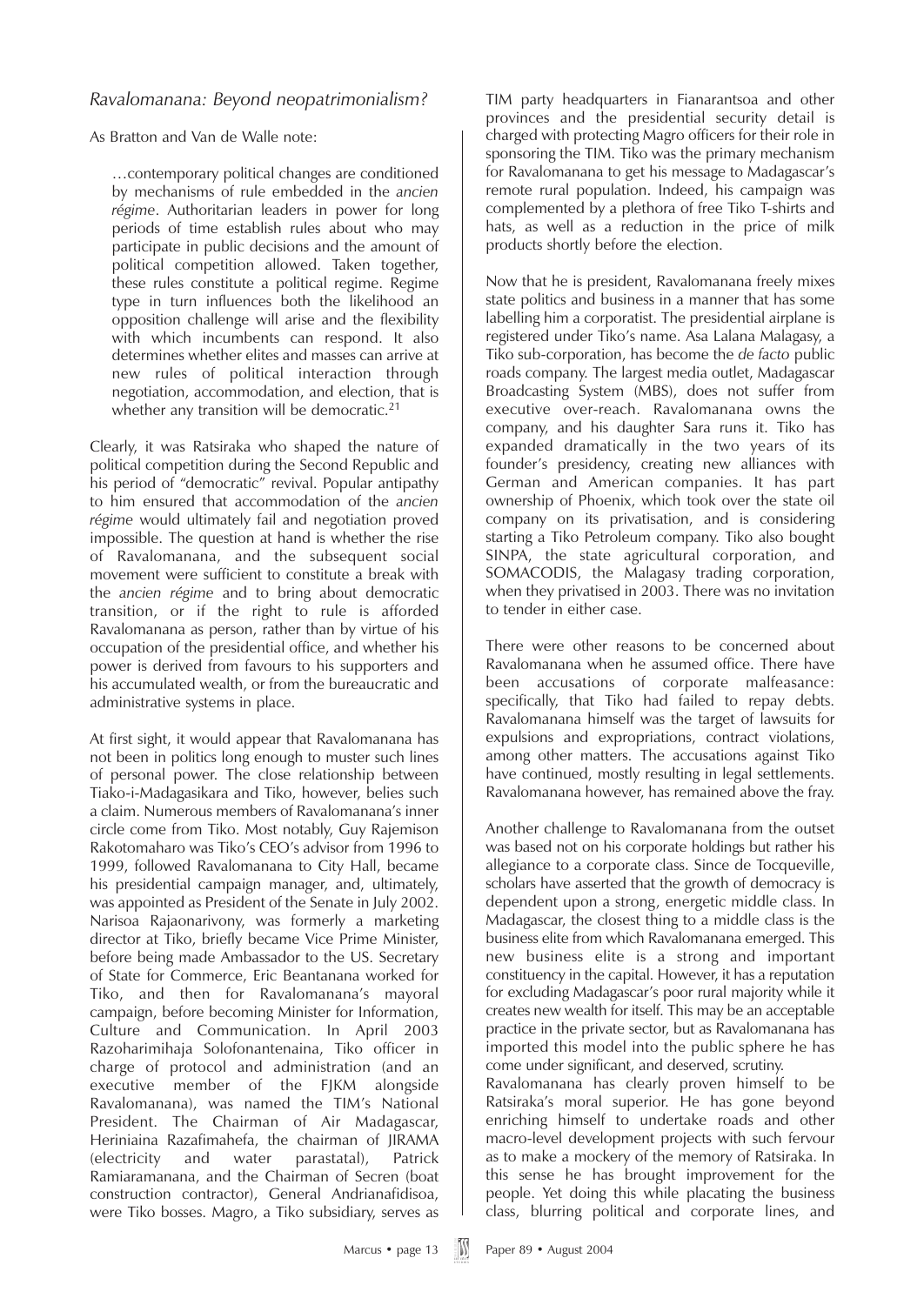buoying his own fortunes provides little assurance the Madagascar has eschewed its neo-patrimonial past.

# *Changes in presidential power*

Ravalomanana's constitutional powers in relation to the Senate are clearly delineated and very favourable to him. He has the right to appoint (or dismiss) 30 senators of his choosing. On 23 July 2002 he did just that. However, this left him and his TIM with a onethird minority while Ratsiraka's AREMA still held 48 seats. As the remaining senators are elected indirectly, local elections must precede senatorial elections. While local elections took place in November 2003, senatorial elections, had not been undertaken at time of writing. This means that AREMA still commands a majority in the Senate; rather than making AREMA an effective opposition party, however, effectively this has marginalised the Senate.

Local elections were divided – rural elections were held on 9 November 2003 and urban elections on 23 November 2003. Complaints about the efficacy of the rural elections led to a nullification of results in 20 constituencies, mostly in the extreme south,<sup>22</sup> and there were further challenges in Andoharanofotsy, rural Antananarivo province. Further electoral complaints led to a recount and a disputed result in Mahajanga province, where the TIM did not fare as well as it had hoped. Voter turnout was not accurately measured outside the capital, but even by the most optimistic estimates it did not exceed 25 percent of registered voters. Complaints about the registration process further marred the process and reduced the percentage of adults who went to the polls. The TIM party won 66 percent of the commune-level rural vote. The TIM won the mayoral office of all major urban centres except Toamasina (where Ratsiraka's nephew retained his position). In Mahajanga, however, the PFDM won more councillors' seats, though many resigned within days, claiming they were unable to work with the TIM.

In November 2002 Ravalomanana presented the HCC an interesting challenge as he began to issue executive orders, by-passing the AREMA-controlled National Assembly. One of these orders was to provide tariff exemption from a long list of imported goods; these included cement, fertilisers, paper, fibres, iron, steel, sheet metal, construction materials and agricultural machinery. The importance of this was not whether it was the best fiscal measure for a country trying to rebuild while in dire economic straits, but that the HCC permitted a sweeping tax reform by executive order without action by the National Assembly and without direct reference to the provinces. Throughout 2003 Ravalomanana encountered a compliant HCC. His plan for rounding up and trying perpetrators of the conflict exclusively from Ratsiraka's side was upheld and the lion's share of constitutional challenges to what were sometimes

questionable legal arrest and detainment processes were dismissed. Most notably, former Prime Minister Tantely Andrianarivo said that he could not be tried under the existing court system because he was not prime minister at the time he allegedly committed offenses in 2002. If it was argued and found that he had been prime minister then he would have to be tried by the High Court of Justice, a body that had yet to be created. The HCC allowed the trial to go forward in the normal court process. Though proceedings were supposed to go ahead in July, they were postponed and Tantely was held without bail. In November the prosecution introduced another charge, embezzlement. The defence went back to the HCC to argue that it was a violation of Article 305 of the penal code to introduce late evidence and that, therefore, all charges should be dropped. Despite the apparent technical error on the part of the prosecution, the HCC allowed both the continuation of the trial and the introduction of the new charge. This turned out to be significant as Tantaly was convicted the following month on only two of the seven charges against him: embezzlement and usurpation of power. He was sentenced, harshly, to twelve years hard labour. The HCC ruling set another precedent as the prosecution successfully convinced the lower courts that Ratsiraka could be tried in normal courts as he was no longer president when he committed his crimes.<sup>23</sup>

The Supreme Court proved equally supportive of Ravalomanana's programme. A notable example came in February 2003 when France Telecom sued the Malagasy government for allowing Hong Kong based Distacom to take over Telma Telecom Malagasy, despite French investment in the latter. Madagascar's privatisation code is clear on the matter and by no stretch of the imagination could France Telecom be denied its rights. The administrative chamber of the Supreme Court, however, ruled that it was in the "higher interests of the state" to allow the sale to Distacom. The Supreme Court also hastened to ratify the 2003 local elections without investigation, despite allegations of malfeasance.24 To date, there have been no significant court challenges to Ravalomanana's efforts at any level. This includes challenges to Tiko's benefiting from privatisation and challenges to the process under which former Ratsiraka supporters have been tried.

# *The performance of the president*

Ravalomanana's consolidation of power has clearly not been a result of institutional strengthening. Indeed, the opposite would seem to be the case: political institutions are, largely, as strong as the president has allowed them to be. He has shaped the TIM party which dominates the political sphere. He has shaped the nature and actions of the legislature and the judiciary. In addition, he has largely undermined many of the powers given to the provinces by the 1998 constitutional revisions. The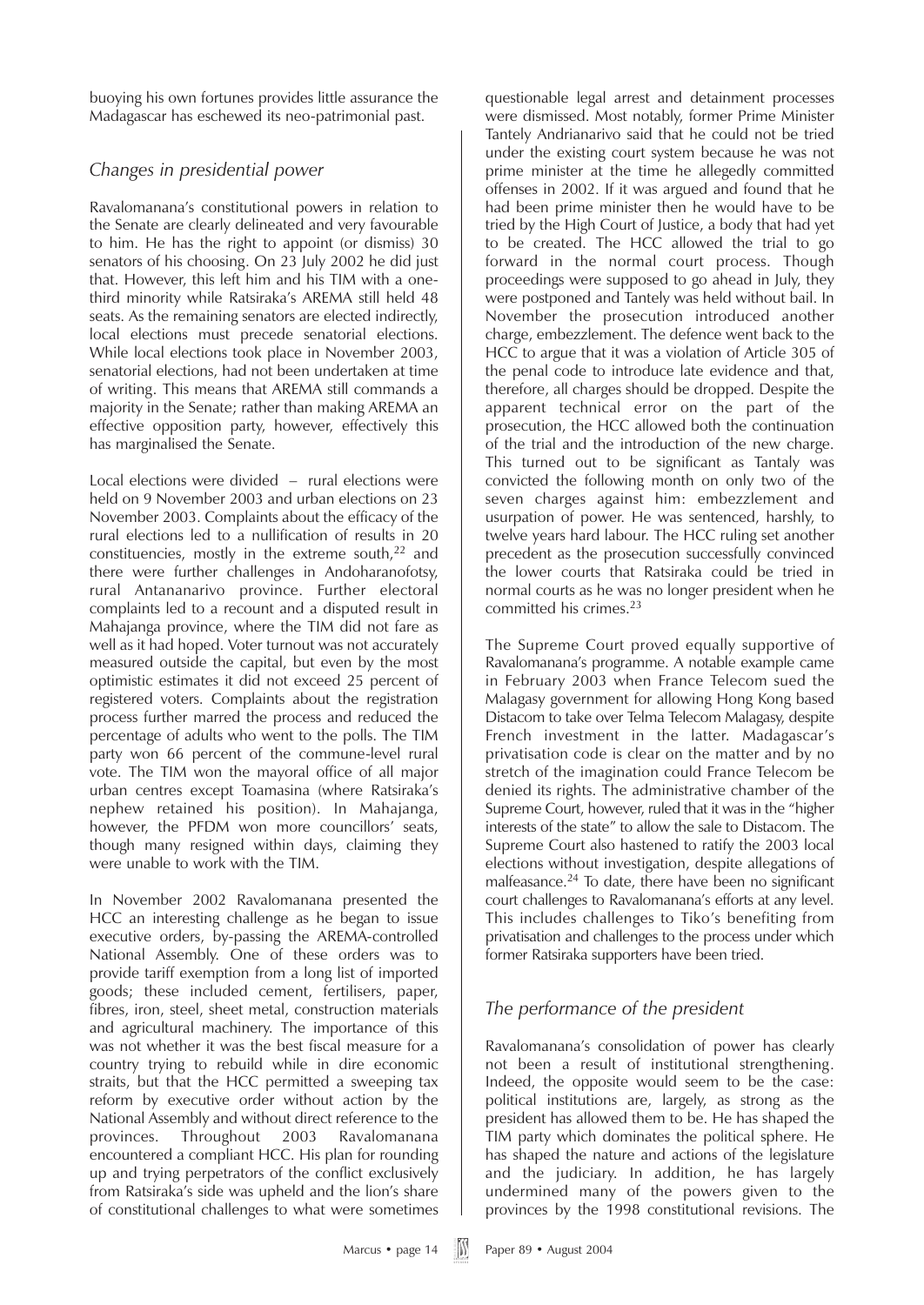question is whether he is a great institution-builder simply reaping personal benefits in the process, or merely enhancing his personal network, entrenching his political and economic power. The test will come when there are significant issues on which he is challenged by one of the institutions he himself has created. This has yet to happen.

Ravalomanana continues to tout his non-partisan attempts at reconciliation with the forces of the *ancien régime*. The perpetrators of crimes in 2002, he asserts, should be tried as part of the effort to bring about reconciliation. Not only should innocent AREMA leaders be allowed to hold office, he has appointed them within his administration.

This appears to reflect a partial truth. Seeking justice is important for reconciliation, as tribunals in South Africa, Rwanda, Sierra Leone and elsewhere have demonstrated. Some critics, however, accuse the administration of selectively guiding the choice of who should be tried; harsher critics consider this a witch hunt. Ravalomanana is correct in saying that non-offenders have been offered positions, but these are mostly civil servant appointments at the Director General level or below. There was only one AREMA member in Ravalomanana's original cabinet. Grad-Iloafo, a Malagasy think tank, argued as early as April 2003 that "either the government is reshuffled or social chaos will prevail."<sup>25</sup> The president did ultimately push Prime Minister Sylla to reshuffle the cabinet in January 2004. Nine ministers lost their post and a large number were replaced with leaders from other parties. While this was both a move to build political will and reconciliation on the one hand, and co-opt opposition leaders on the other, the core motivation is unclear. Regardless of this, he has been reasonably successful in either arresting or promoting would-be spoilers from the old regime.

The greatest threat in the political sphere in the pre-2002 era was the ethnic divide between the *Merina* and the seventeen other groups on the island. The *Merina* began centralising control over the island at the end of the  $18<sup>th</sup>$  century and this position of supremacy led to their being favoured under French colonial rule. The point should not be missed that Didier Ratsiraka is *Betsimisiraka* from the Toamasina coast, the region of highest tensions in the 1947 anticolonial movement. Some 100,000 people were killed in the suppression of this uprising, as the *Merina* sided with the French. Ravalomanana is *Merina*. Through the First and Second Republics it was unimaginable that a *Merina* could win the presidency. Ravalomanana has worked assiduously to overcome this cleavage. Ultimately, his indisputable victory in of 5 of the 6 provinces is testament to the fact that the Malagasy people ultimately saw the ethnic divide as a marker of times past, and secondary to the need for a change of charismatic leadership. As mentioned, Ratsiraka attempted to fan the ethnic flames in his favour in 2002, not only attacking *Merina*

establishments on the coast, but allegedly engaging in the pretence that *Merina* were attacking *Betsimisiraka* establishments*.* This desperate ploy failed to bring ethnic difference once again to the centre of political culture. AREMA supporters have continued such strategies since 2002, but have met with equally limited success.

Ironically, Ravalomanana's ethnic challenges today are greater from within his own *Merina* support network. *Merina* society is historically caste based. While this caste system has diminished significantly in importance, it continues to permeate key *Merina* political constituencies. Ravalomanana is from an intermediate caste. The aristocratic caste (*Andriana*) supported him in 2002 because he is *Merina*. However, now that he is in power Tiko is profiting at the expense of many *Merina*-owned businesses, and a number of *Andriana* in positions of authority have suffered through his attempts to reconcile other groups. The fear is that ultimately there could be a reemergence of the Club des 48, or something like it. This strong civic group, resembling a secret society, was composed only of leading *Merina* families. They are believed to have been responsible for the assassination of Colonel Ratsimandrava in 1975 and thus, in part, for Ratsiraka's rise to power. The problem takes on a further political significance. For instance, Manandafy Rakotonirina and Olivier Rakotovazaha, both of the MFM party, are advisors to Ravalomanana; they are *Andriana*. As concerns have grown that *Merina* business is not benefiting enough, their position has become more challenging of the president and their party has become less supportive of the TIM and has formed a stronger alliance with the moderate opposition. Fortunately for Ravalomanana, the primary opposition parties, AREMA and the Comite de Reconciliation Nationale (CRN) of Zafy Albert, have won no support from *Andriana,* so Ravalomanana has benefited from the lack of competition for their favour.

Ravalomanana faces similar challenges from the church. As Vice-President of the FJKM, his ties to the church as an instrument of civil society have been strong. He has benefited greatly from Protestant support, but this is no mere political window dressing; Ravalomanana is an evangelical minister himself. It has been said that he requires his entire staff to participate in organised prayer, and many of his political speeches resemble sermons. He often blurs the constitutionally drawn line separating church and state, even as this process has helped him straddle the ethnic divide. Recently, however, the FJKM has begun showing signs of weariness with Ravalomanana and, in particular, his inability to address the concerns of their poorer constituents.

Ravalomanana is playing with fire with the military as well. In order to win the military battles of 2002, Ravalomanana had to enlist the assistance of army "reservists" under the command of General Jules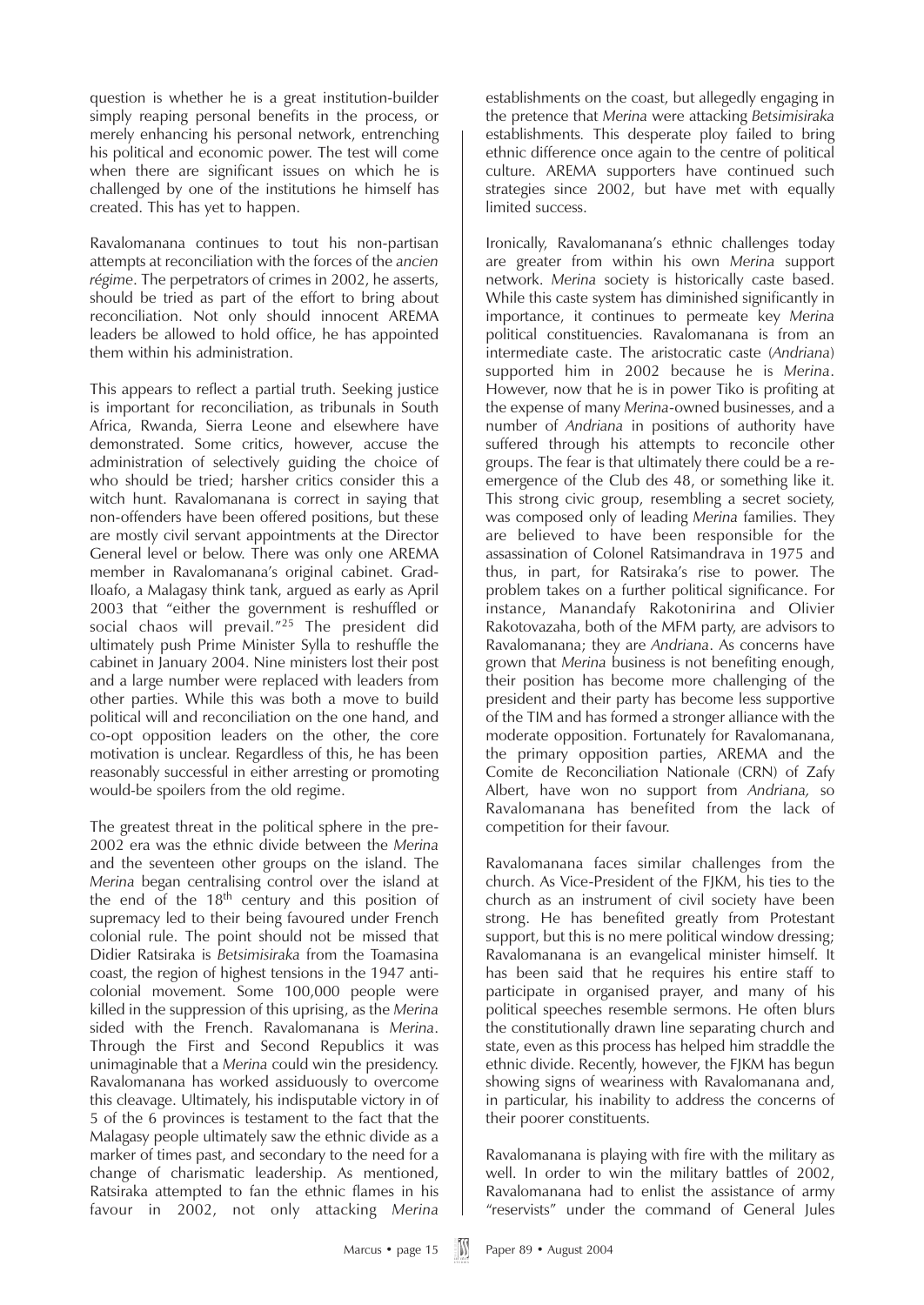Mamizara. Following their victory, Mamizara was rewarded with the Defense Ministry portfolio, but was subsequently a victim of the January 2004 cabinet reshuffle. The coincidental timing was poor; reservists were soon to be demobilised and a coalition of members accused the government of failing to pay them their due. Mamizara remains behind Ravalomanana, but he supported the reservists, adding weight to their claims. Street demonstrations led the government to enter into negotiations, but efforts through June 2004 failed, and protests turned violent. While Ravalomanana still commands the support of the military as a whole, he has marginalised a small, but vocal and organised, military opposition. In May 2004, as Ravalomanana celebrated two years in office, he could no longer boast the sort of unquestioned support he had previously enjoyed. Yet his strength should not be underestimated. The institutions he has created have served him well, though without opposition from within to challenge any of his programmes it is unclear if they serve an independent function that will survive a change of government (a litmus test for the level of institutionalisation). While Ravalomanana has not continued to win the hearts of all the business elite, or of the aristocratic *Merina* caste, he has opened up markets. There has been a flurry of international interest in Madagascar, if not yet investment by multinational corporations. However questionable the benefactors poorly-run state industries are being privatised. Part of the economic slump is a result of Ravalomanana floating the Malagasy currency. He has altered the tax structure and agency, and he has streamlined the import and export processes. Given his unusual view of nationalism, he has even pushed through a law that allows foreigners to purchase land in Madagascar. The severity of the economic decline has created hardship and threatened rural support in particular, but the rationale is that he believes he needs to get Madagascar's fiscal house in order not just because the International Monetary Fund has told him to, but because he is a free-marketeer at heart. All of these efforts will benefit business in Madagascar generally, and Tiko in particular. Reforms are necessary, however, and will, presuming the social ills can be redressed, ultimately be to the benefit the Malagasy population at large.

### *Opposition and the struggle for political party independence*

Ravalomanana's political honeymoon ended in early 2004. As yet he has met few of his campaign promises, the economy has slumped, and his domestic base is slowly eroding. As of the time of writing he is not under imminent threat, but his internal support needs to be watched carefully.

Other opposition parties can be categorised into moderate and radical factions. The RPSD (New Rally for Sovereignty and Development), GPR

parliamentary group, and AVI (Judged by the Work They Do Party) parties form the core of the moderate opposition. Norbert Ratsirahonana, head of the AVI party, gives cause for particular concern. He has long been a supporter of Ravalomanana, and helped bring him to office. AVI has been the TIM's closest partner. By mid-2004, however, the economic crisis led Ratsirahonana to join with other moderate opposition members in directly denouncing Prime Minister Jacques Sylla's government, and the president circuitously. Ratsirahonana even joined with presidential advisor Alain Ramaroson and perennial Malagasy opposition leader Richard Andriamanjato (Akfm-Renouveau) to call for Sylla to be replaced by Ny Hasina Andriamanjato.

AREMA, Zafy Albert's CRN (Committee for National Reconciliation), and the OFPACPA (Organisation of Families of People Detained Following Current Political Crisis) constitute a more radical opposition. Without Ratsiraka at the helm many thought that AREMA would cease to exist as a party, but the old guard has proven more resilient than expected, forming itself into a small, but credible, opposition. Zafy Albert has never recovered from his 1996 impeachment, but he has galvanised a vocal core group. He labels the president "incompetent" and the state of Malagasy affairs "a crisis", seeking government action before (in a thinly veiled threat) suggesting that the people will ultimately take to the streets to remove Ravalomanana just as they brought him to power. He seeks as agenda items a South Africa-style Truth and Reconciliation Commission to identify and try AREMA leaders and the perpetrators of the violence of 2002. He also calls for a new constitution and thus the establishment of a Fourth Republic. OFPACPA has both launched and faced the strongest challenge. Its leader, Victor Wing Hong, was close to Ratsiraka and the party remains close to AREMA. Hong was arrested in March 2004 for his role in organising a public opposition meeting the government saw as seditious; in June 2004 he was sentenced to 42 months in prison. While none of these opposition groups claims a connection, ethnic conflict in Toamasina has continued since 2002. There appears a link to Ratsiraka, but less clear is the role of AREMA.

No single opposition party is very strong, and no single opposition party is mobilised. Moreover, cooperation between opposition parties is not very effective. Yet opposition parties old and new are gaining strength, and in the absence of political consolidation to date, Ravalomanana has few lines of defence against hit-and-run attacks.

The TIM claims that economic life in Madagascar is better for the majority of the population than it was during Ratsiraka's presidency. Ravalomanana, in particular, refers to the enhanced international engagement, the implementation of a poverty reduction plan, improvements in the rule of law, and in decentralisation. On all counts this is probably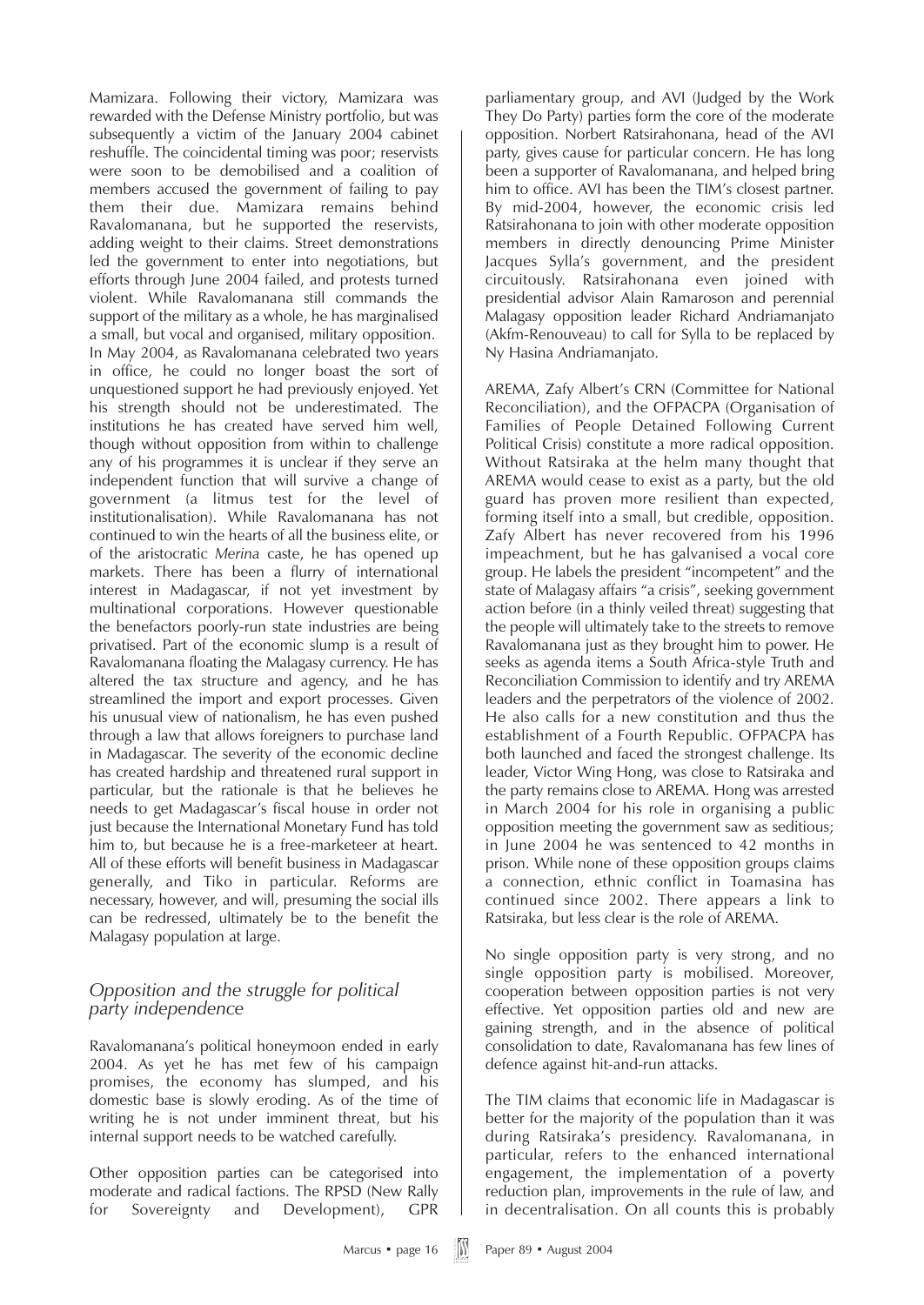correct. Yet, beyond road improvement projects government has to date done little to focus development benefits on the rural poor who make up more than two-thirds of the population. Perhaps more to the point, without concurrent institutionalisation it is not clear that even improvements in the rule of law, reflected in less capricious courts, are necessarily deepening the democratic process for urban or rural populations.

The greatest internal challenge Ravalomanana faces is on the constitution itself. Zafy Albert, in particular, has called for its complete overhaul, claiming that Madagascar is facing a crisis and that anything short of a Fourth Republic will lead to a bloodbath; he demands a national constitutional conference. Ravalomanana has answered that "a president is not involved in such an issue,"26 but this is a clear effort to avoid the process. The problem he has is that, as described above, the constitution has been profoundly modified from its original state. It no longer provides a clear set of basic laws or offers a cohesive roadmap for institutional strengthening and the development of the rule of law. To change the

constitution, however, would mean undermining the broad powers the president enjoys, while appearing to give in to opposition demands. Even if Ravalomanana did agree to constitutional convention, this would be unlikely to produce the sort of document Madagascar needs, as the goal of the opposition is not an effective fundamental law, but institutional manipulation to undermine the Ravalomanana government. It was, after all, the same Zafy Albert who initially altered the powers of the president when he was in office.

#### International support for Ravalomanana

and the TIM is far less questionable than domestic favour. The United States, in particular, has supported the TIM and the administration. President George Bush first met Marc Ravalomanana on 11 November 2001 – before the elections. Referring to that event the White House calls it a meeting with "President" Ravalomanana without chronological qualification.<sup>27</sup> The US was one of the first countries to recognise Ravalomanana in 2002; since then Madagascar has qualified to participate in the second phase of the trade preference African Growth and Opportunity Act (AGOA), and it has become one of 16 countries (8 in Africa) that has qualified for the \$1 billion in funds from the US Millennium Challenge Account. President Bush has personally "congratulated" the Malagasy government for its battle against corruption.<sup>28</sup> There are two apparent reasons for the strong support: the strong pro-US, economically liberal actions in Antananarivo, and Ravalomanana's continual pledge to assist in the US's War on Terror (in particular cracking down on potential weapons trafficking in the Mozambique Channel).

Ravalomanana has reason for concern: other economic liberalisation measures, including significant currency devaluation, have made life harder for the average Malagasy citizen.

Germany and France have both continued to support Madagascar in increasing amounts of aid and the sponsorship of business ties. Key African partners, notably South Africa and Senegal, have offered significant verbal support for Ravalomanana, and criticised his challengers, while promoting bilateral trade. Multilateral donor impacts have been all the greater: the once intransigent African Union has come to support him; in January 2004 the European Union dedicated 1.9 million euros to "democracy" in Madagascar to demonstrate its support for the political direction of the country. This comes in addition to its dedicating 430 million euros to the country over five years for "revitalisation." The International Monetary Fund committed itself to funding a \$117.1 million poverty alleviation programme in 2004, though the first disbursement came under threat because of Ravalomanana's "zerotax" programme, in terms of which, certain consumer items had taxes removed in an effort to ameliorate social problems. Ravalomanana has reason for concern: other economic liberalisation measures, including significant currency devaluation, have made life harder for the average Malagasy citizen. As a

result, popular support for Ravalomanana's ability to lead the country to an improvement in the quality of life has waned. The zero-tax measure was only stop-gap, but nonetheless went against IMF conditionalities. In the end, Madagascar got only a warning from the Bretton Woods Institution, and received the funding – a sure sign of the desire the IMF has to work with the Ravalomanana government.

#### **CONCLUSION**

It has been broadly argued that the transition from authoritarianism to democracy in Africa is largely a function of the internal dynamics of neopatrimonial rule.<sup>29</sup> Madagascar is no exception. Ravalomanana created the social movement of 2002 only to have it shape him into a populist leader. But was the way Ravalomanana came into office democratic? The electoral process was skirted, the constitution was subverted, and fledgling democratic institutions were uprooted. Yet social movements are a form of political participation. New social movements in Latin America have been well discussed and their relevance to modern democratisation significantly probed. A common conclusion, as argued by Arturo Escobar, is that social movements that achieve political goals in fact help undermine clientalism.30 This gives participants in the movement a sense of efficacy. Thus, if political mobilisation is "the process by which a group goes from being a passive collection of individuals to an active participant in public life"<sup>31</sup> then six to eight percent of Malagasy society became active political participants in a truly overt fashion.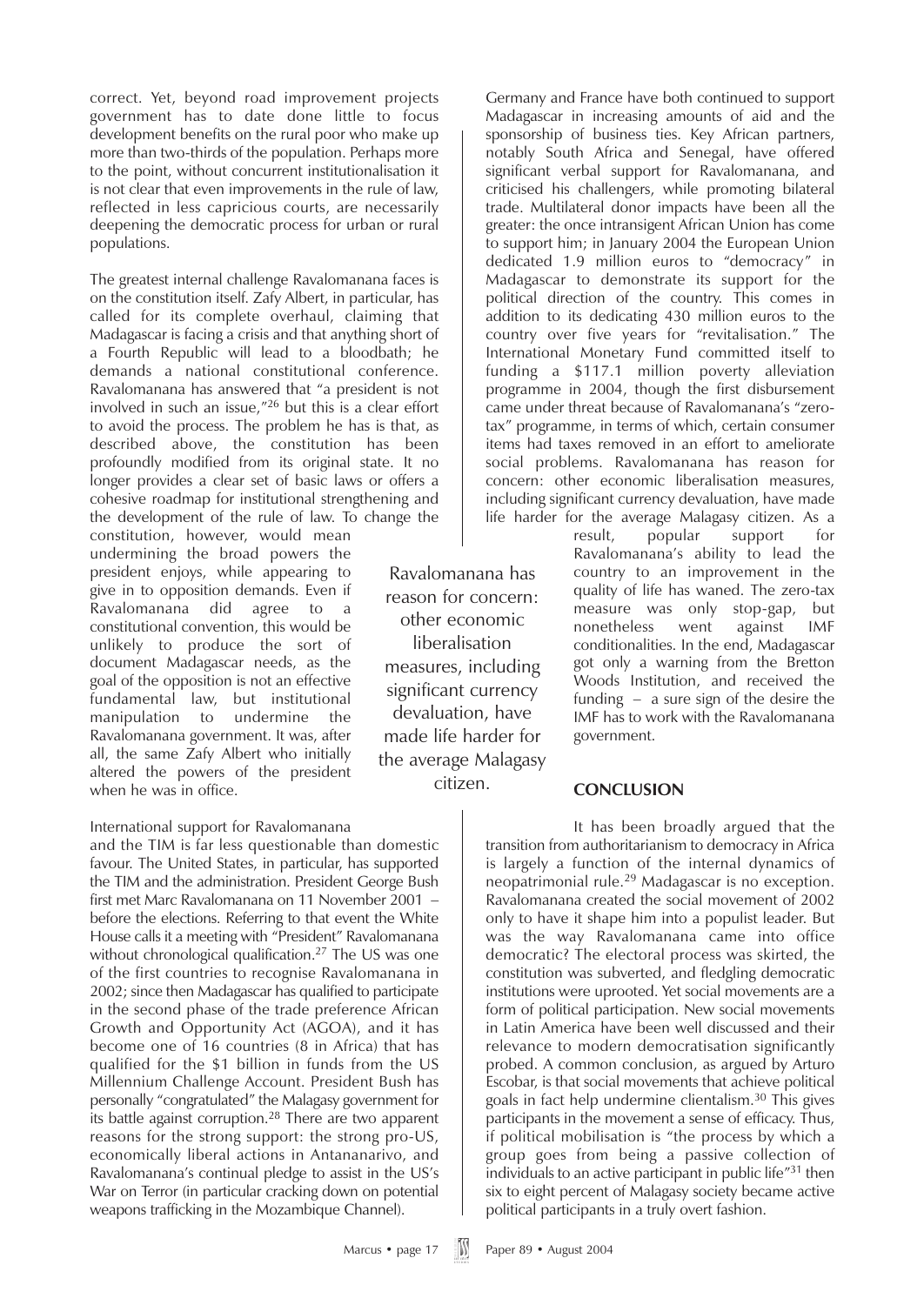The elections of 2001 cannot claim to have been part of a procedural democratic process. But, in an Aristotelian sense, the will of the people was realised through social movement. People take to the streets when institutions fail to provide the mediating opportunity they are designed to perform. In this case, the democratic process would have led to a second election and, perhaps, electoral manipulation and the retention of Ratsiraka as president. This would have been a less democratic outcome.

Assuming we are willing to accept the way that Ravalomanana came into office is democratic, and that he came to power as the people's choice, this does not make him a "democrat." A new democrat would be building institutions that can perpetuate the smooth transition of government over multiple electoral cycles. It is not clear that the president is doing this. What is apparent is that, by way of the advantages afforded Tiko, he is benefiting personally from his office. He has worked to advance his supporters and has ensured his political base through the process. Coming into office as a wealthy businessman, Marc Ravalomanana may prove an unusual species: a "democratic" corporatist who enriches himself and those around him, and consolidates his power base through patronage, while enhancing the lot of the population at large and reflecting popular will. How he reacts to the challenges he is now facing will define who he is, by determining how democratic and how personalised his rule will become.

#### **NOTES**

- 1 What constitutes democracy in Africa has been the subject of a significant body of theoretical exploration for more than a decade. See in particular L. Diamond. Democratization in Africa, Johns Hopkins University Press, Baltimore, 1999.
- 2 In a well-explored discussion, Bratton and Van de Walle describe neopatrimonialism as follows: "In neopatrimonial regimes, the chief executive maintains authority through personal patronage, rather than through ideology or law. As with classic patrimonialism, the right to rule is ascribed to a person rather than an office. In contemporary neopatrimonialism, relationships of loyalty and dependence pervade formal political and administrative systems and leaders occupy bureaucratic offices less to perform public service than to acquire personal wealth and status. The distinction between private and public interests is purposely blurred. The essence of neopatrimonialism is the award by public officials of personal favours, both within the state (notably public sector jobs) and in society (for instance, licenses, contracts, and projects). In return for material rewards, clients mobilise political support and refer all decisions upward as a mark of deference to patrons." M. Bratton and N. Van de Walle, Neopatrimonial regimes and political transitions in Africa, *World Politics* 46(4), 1994, p. 458.
- 3 *Journal Officiel de la République de Madagascar*, No. 2140, du 21 Septembre 1992, pp. 2196 – 2204.
- 4 While the grounds for impeachment related to his abuse of authority, the support for impeachment within the National Assembly came from broader causes. Ravony had been driven from the prime minister's office, but support for him remained. His successor, Rakotovahiny, was short lived in office and resigned in May 1996. The new finance minister, Jean-Claude Raherimanjato, was openly critical of Zafy's intended reforms. And, perhaps most critically, in May IMF Director Michel Camdessus effectively froze all IMF and World Bank funding until significant economic reforms were to be put in place, shutting off the single largest source of aid and jeopardizing foreign investment.
- 5 *Journal Officiel de la République de Madagascar,* No 2495, du 08 Avril 1998, pp. 1274 – 1286.
- 6 *Journal Officiel de la République de Madagascar*, No 2657, du 28 Aout 2000, pp. 2988 – 3018.
- 7 Georges T Indrianjafy, *Indian Ocean Newsletter,* 1 December 2001.
- 8 Madagascar: Ratsiraka says he will accept poll results in New Year message, *BBC Monitoring Worldwide*, 31 December 2001.
- 9 "Opposition supporters take to the streets in Antananarivo," *Pan-Africa News Agency*, 6 January 2002.
- 10 Pressure mounts for vote recounts, *Indian Ocean Newsletter*, 12 January 2002.
- 11 For further discussion on this question see R. R. Marcus and P. Razafindrakoto, Participation and the poverty of electoral democracy in Madagascar, *Afrika Spectrum*, 2003(1) p 27.
- 12 Madagascar: US objects to opposition candidate's selfproclamation as president, *BBC Monitoring Worldwide*, 23 February 2002.
- 13 For a discussion of ethnicity at the mercy of political entrepreneurs in Madagascar see: F. Roubaud, Democratie électorale et inertie institutionnelle à Madagascar. Document de Travail. Développement et Insertion Internationale (DIAL). DT/2001/03.
- 14 Madagascar: New president addresses nation, says Malagasy people indivisible." *BBC Monitoring International Reports*, 29 April 2002.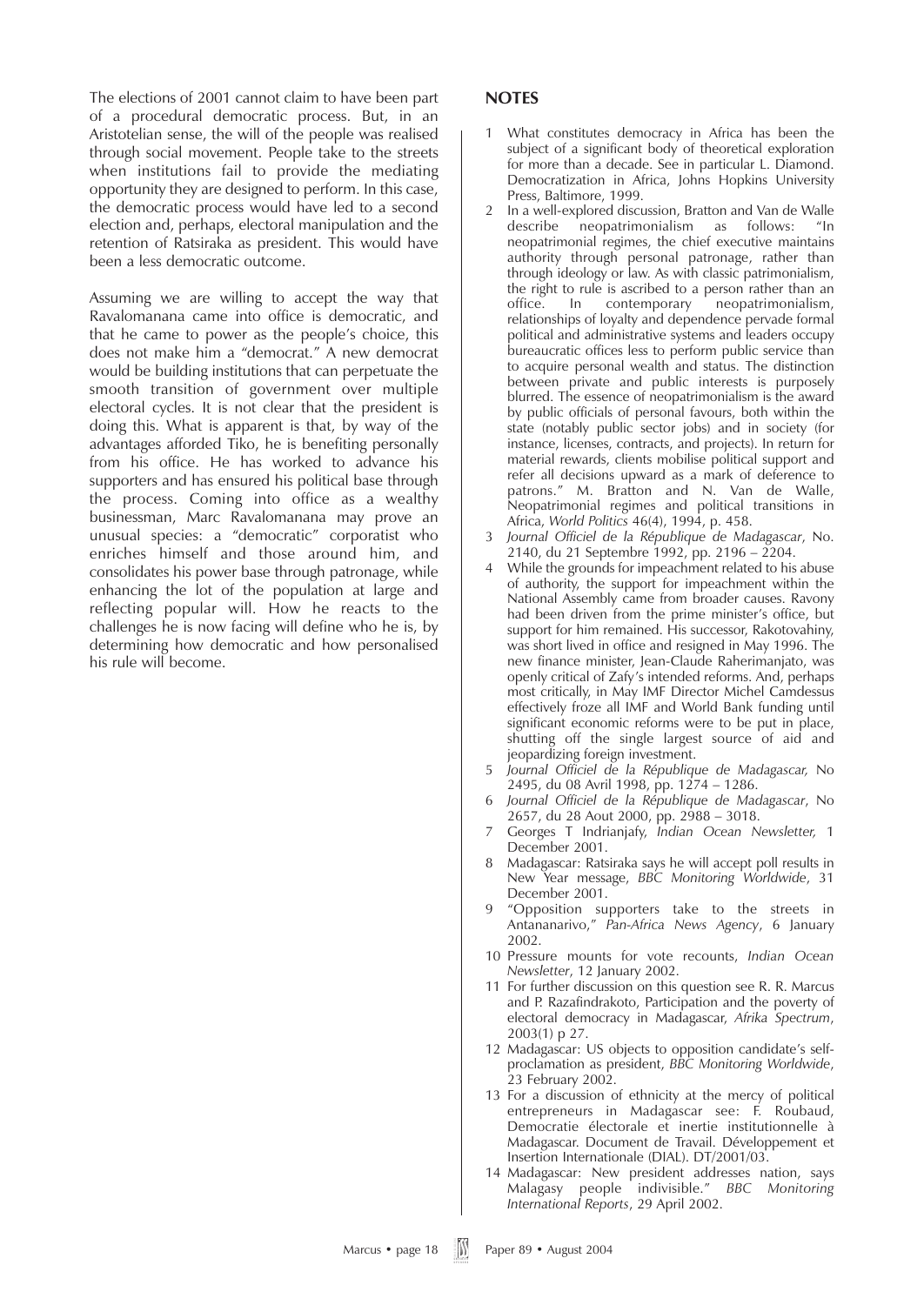- 15 The "referendum" was a bit of word play. Ravalomanana had publicly called for a referendum on his victory. The Dakar II Agreement called for a referendum on the two candidates  $-$  a legalistic distinction from a run-off election but with the same ends. The language choice both avoided a constitutional issue over the terms of second elections and would allow Ravalomanana to save face by saying that he only agreed to a referendum and that there would be no second round of elections.
- 16 The OAU became the African Union at the Durban Summit, June 28 – July 10, 2002. Its Madagascar policy was unchanged.
- $17$  http://www.tiako-i-madagasikara. org/Ravalomanana\_US.htm
- 18 Survey conducted by Richard R. Marcus and Paul Razafindrakoto
- 19 This often means Tiko goods. For instance, an agreement with South Africa ensured a great proliferation of South African goods, but milk product imports remain scant and subject to tariff.
- 20 Union africaine: Télégramme...enthousiaste, *Midi Madagasikara*, 13 janvier 2003; Les élections législatives vues par la presse étrangère, *Midi Madagasikara*, 27 décembre 2004.
- 21 M. Bratton and N. Van de Walle, Neopatrimonial regimes and political transitions in Africa, *World Politics* 46(4), 1994, p. 458.
- 22 Most significant were inconsistencies that halted vote counting in Ambovombe sub-prefecture. Elections législatives à Ambovombe: soupçons à l'encontre de la sous-préfecture. *Midi Madagasikara* 27 décembre 2002.
- 23 Significant is that Tantely received a sentence of 12 years hard labour when Didier Ratsiraka himself received only 10 years hard labour (in abstentia).
- 24 The Supreme Court is the highest authority overseeing local elections and the High Constitutional Court is the highest authority overseeing presidential and legislative elections.
- 25 Madagascar: Pro-government party urges cabinet reshuffle to avert "social chaos," *BBC Worldwide Monitoring*, 17 April 2003.
- 26 Malagasy president interviewed on second anniversary in office, *BBC Monitoring International Reports*.
- 27 President Bush's Africa Policy Accomplishments and Initiatives, http://www.whitehouse.gov/infocus/africa/ africa\_accomplishments.pdf 5 July 2004.
- 28 Remarks by the President at Ceremony Celebrating Countries Selected for the Millennium Challenge Account. Office of the Press Secretary, 10 May 2004. http://www.whitehouse.gov/news/releases/2004/05/200 40510.html 5 July 2004.
- 29 Bratton and Van de Walle (M. Bratton and N. van de Walle, Democratic experiments in Africa. Cambridge University Press, New York, 1997) make the point directly. It has been explored to some degree, however, by such scholars as Goran Hyden, Samuel Huntington, Naomi Chazan, and Larry Diamond.
- 30 A. Escobar and Sonia E. Alvarez, eds. The making of social movements in Latin America: Identity, strategy, and democracy, Westview Press, Boulder, 1992, p 322.
- 31 C. Tilly. *From mobilization to revolution*, Random House, New York, 1978, p 69.